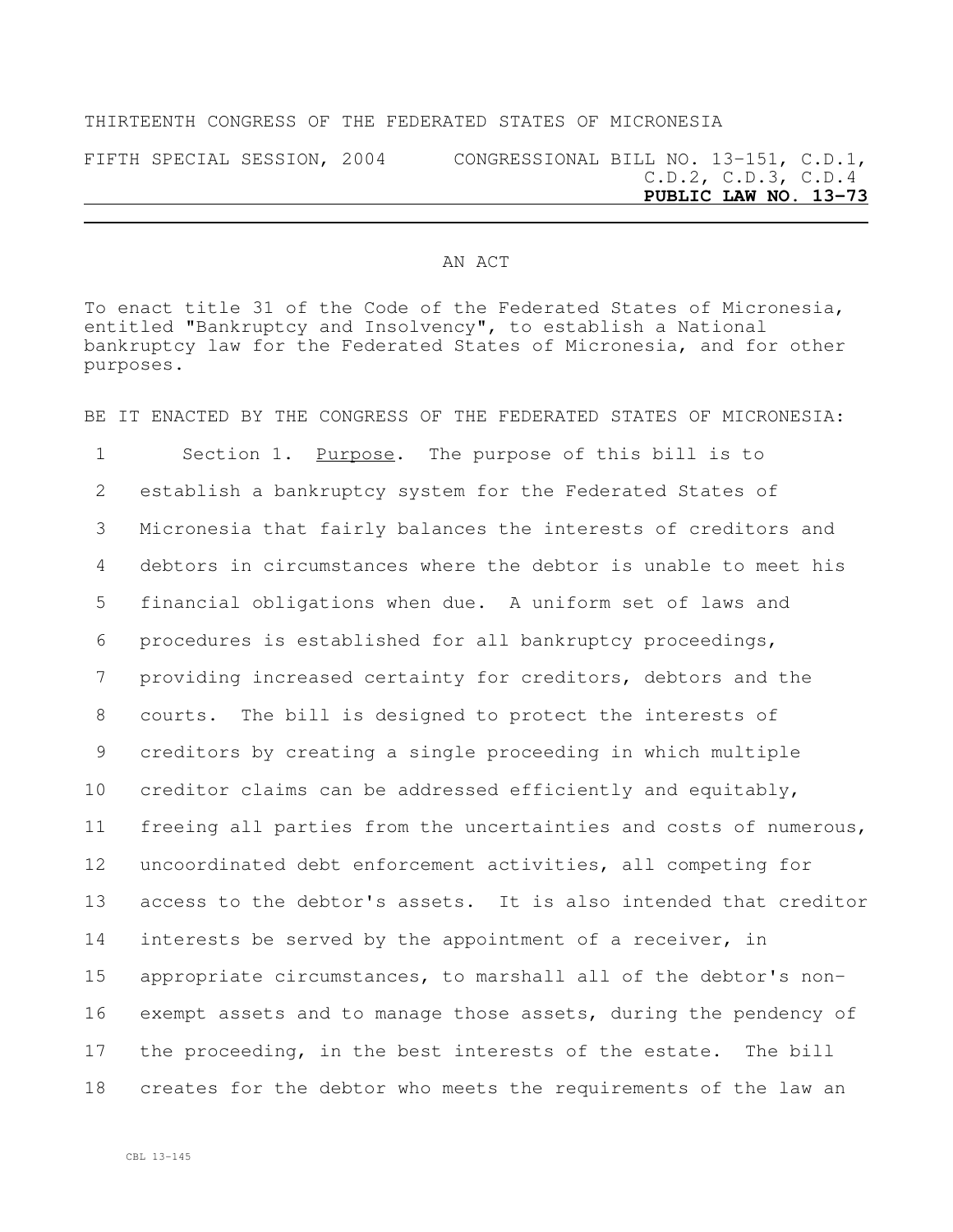opportunity to get a fresh start where he might otherwise face a protracted struggle with debt beyond his ability to pay. The bill gives to the courts substantial latitude in managing the bankruptcy proceeding to protect the interests of both creditors and debtors, to deal with abuses of the bankruptcy system and to establish a case schedule that takes into consideration the interests of all parties. It is not the purpose of the bill to interfere with or modify state or traditional law with respect to the transfer of interest in land. Instead, the bill directs the bankruptcy court to apply state law in determining whether and to what extent interests in land are subject to distribution to creditors.

 Section 2. Title 31 of the Code of the Federated States of Micronesia is hereby enacted by adding a new chapter 1 entitled "General Provisions".

 Section 3. Title 31 of the Code of the Federated States of Micronesia is hereby enacted by adding a new section 101 to read as follows:

 "Section 101. Authority; title. This statute is enacted pursuant to the power of Congress to regulate bankruptcy and insolvency under article IX, section 2(g) of the Constitution of the Federated States of Micronesia. This act may be cited as the 'Bankruptcy Act of 2004'."

Section 4. Title 31 of the Code of the Federated States of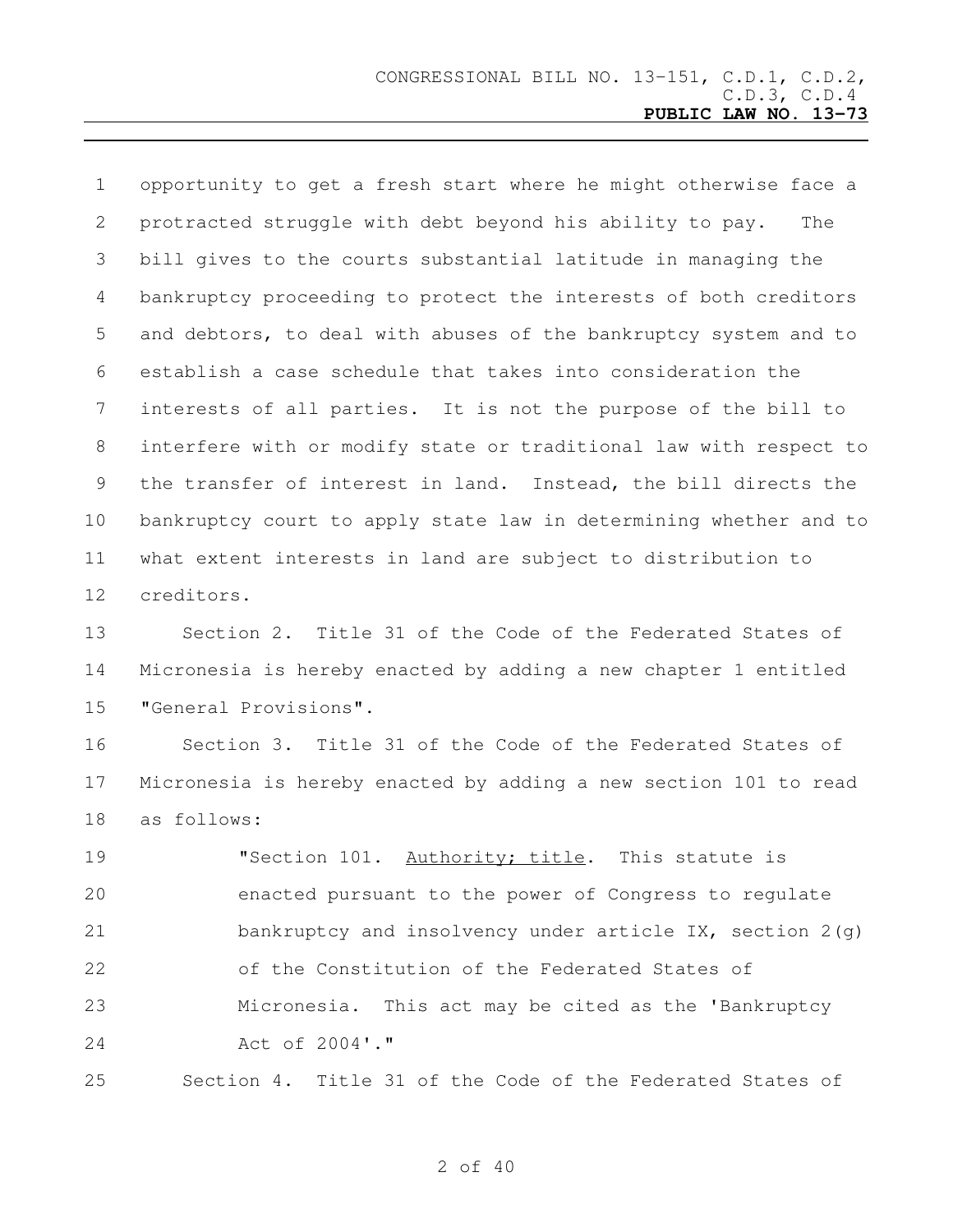Micronesia is hereby enacted by adding a new section 102 to read as follows: "Section 102. Definitions. (1) 'Affiliate' means: (a) a person that directly or indirectly owns, controls, or has the power to vote, twenty percent or more of the outstanding voting securities of the debtor; 8 (b) a corporation twenty percent or more of whose outstanding voting securities are directly or indirectly 10 controlled, or held with power to vote, by the debtor, 11 or by a person that directly or indirectly owns, controls, or holds with power to vote, twenty percent or more of the outstanding voting securities of the debtor; (c) a person whose business is operated under a **lease or operating agreement by the debtor, or a person**  substantially all of whose property is operated under an 17 operating agreement with the debtor; 18 (d) a person that operates the business of, or all or substantially all of the property of the debtor under a lease or operating agreement. (2) 'Claim' means: (a) a right to payment, whether or not such right is reduced to judgment, liquidated, unliquidated, fixed, contingent, matured, unmatured, disputed, undisputed, legal, equitable, secured, or unsecured; or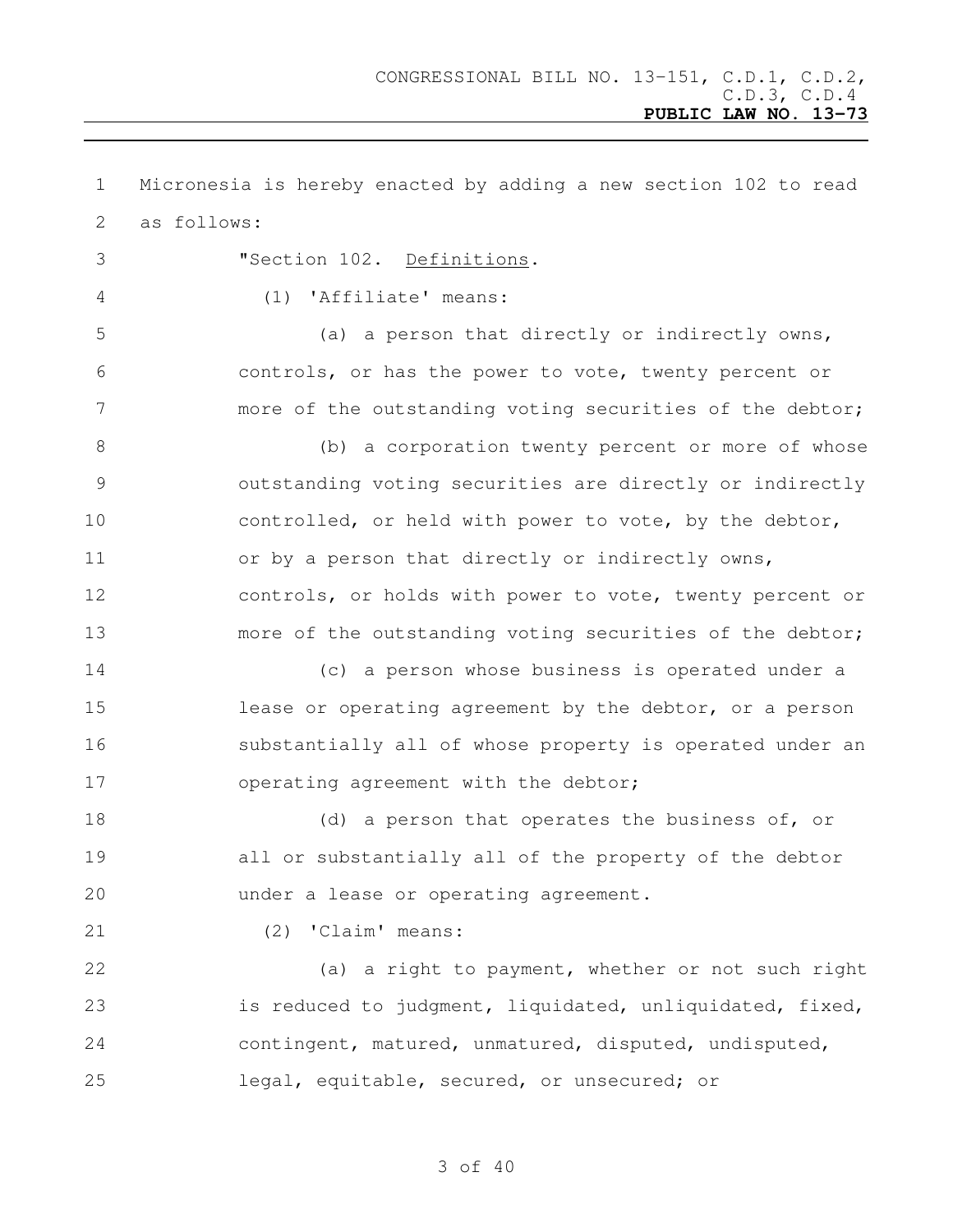| $\mathbf 1$     | (b) a right to an equitable remedy for breach of         |
|-----------------|----------------------------------------------------------|
| 2               | performance if such breach gives rise to a right to      |
| 3               | payment, whether or not such right is reduced to         |
| 4               | judgment, liquidated, unliquidated, fixed, contingent,   |
| 5               | matured, unmatured, disputed, undisputed, legal,         |
| 6               | equitable, secured, or unsecured.                        |
| $7\phantom{.0}$ | (3) 'Creditor' means a person or government entity       |
| 8               | that has a claim against the debtor that arose at the    |
| $\mathcal{G}$   | time of or before the order for relief concerning the    |
| 10              | debtor.                                                  |
| 11              | (4) 'Debt' means liability on a claim.                   |
| 12              | (5) 'Debtor' means a person with regard to which a       |
| 13              | case under this title has been commenced but shall not   |
| 14              | include a governmental entity or, to the extent that     |
| 15              | this title conflicts with Article IX of the programs and |
| 16              | Services Agreement of the Compact of Free Association,   |
| 17              | as amended, entitled 'Federal Deposit Insurance          |
| 18              | Corporation Programs and Services Agreements', the Bank  |
| 19              | of the Federated States of Micronesia.                   |
| 20              | (6) 'Governmental entity' means the Federated States     |
| 21              | of Micronesia, a State, a foreign state, a municipality, |
| 22              | or an agency, instrumentality or department of any of    |
| 23              | the foregoing.                                           |
| 24              | (7) 'Insider' means:                                     |
| 25              | (a) if the debtor is an individual:                      |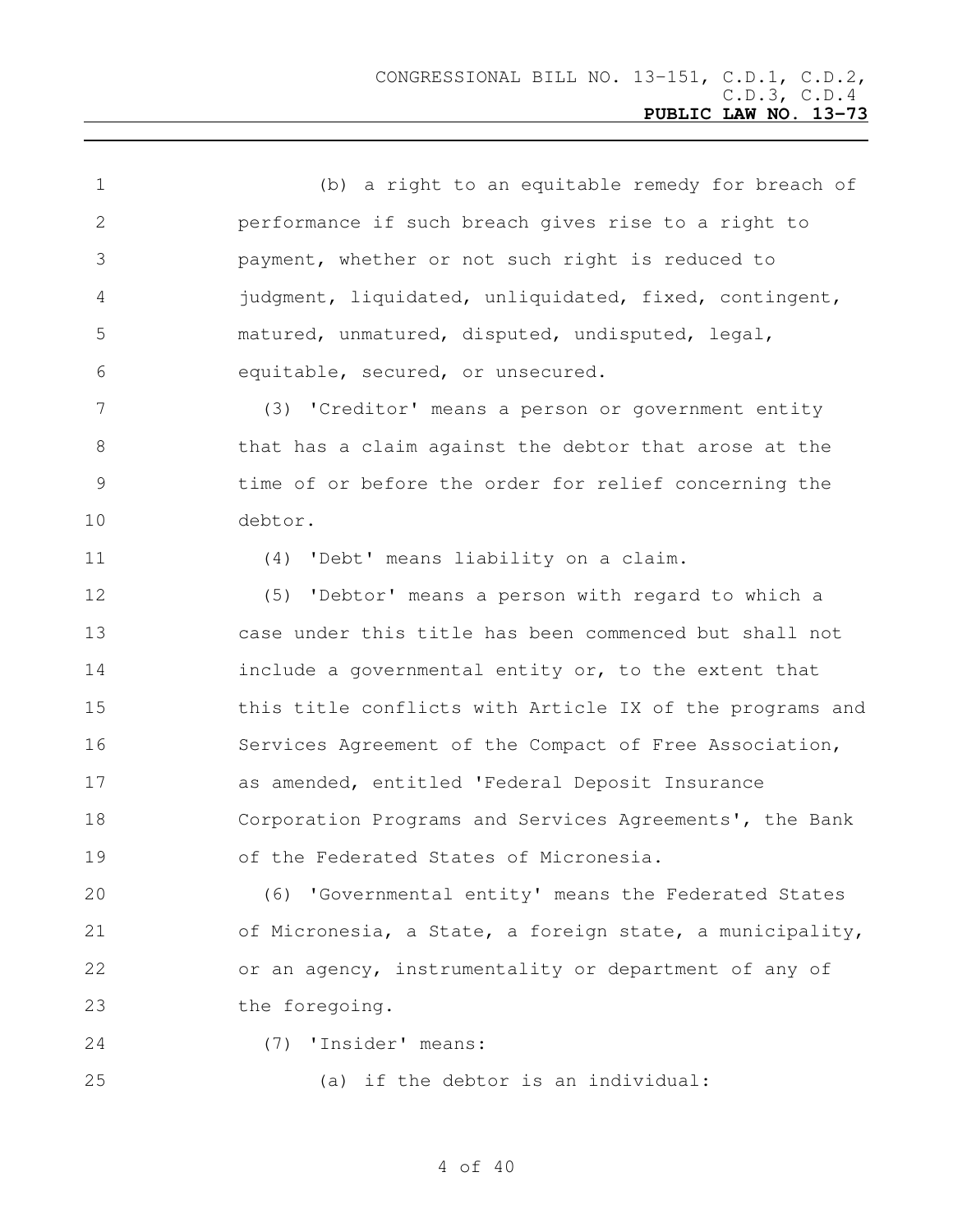| $\mathbf 1$   | (i) a relative of the debtor, or of a                    |
|---------------|----------------------------------------------------------|
| 2             | general partner of the debtor;                           |
| 3             | (ii) a partnership in which the debtor is a              |
| 4             | general partner;                                         |
| 5             | (iii) a general partner of the debtor; or                |
| 6             | (iv) a corporation of which the debtor is a              |
| 7             | director, officer, or person in control.                 |
| 8             | (b) if the debtor is a corporation:                      |
| $\mathcal{G}$ | (i) an affiliate, director, officer or                   |
| 10            | person in control of the debtor;                         |
| 11            | (ii) a partnership in which the debtor is a              |
| 12            | general partner, or a general partner of the debtor;     |
| 13            | (iii) a relative of a general partner,                   |
| 14            | affiliate, director, officer or person in control of the |
| 15            | debtor.                                                  |
| 16            | (c) if the debtor is a partnership:                      |
| 17            | (i) a general partner in the debtor;                     |
| 18            | (ii) a relative of a general partner, a                  |
| 19            | general partner of, or a person in control of the        |
| 20            | debtor;                                                  |
| 21            | (iii) a partnership in which the debtor is a             |
| 22            | general partner;                                         |
| 23            | (iv) a general partner of the debtor; or                 |
| 24            | (v) an affiliate or person in control of the             |
| 25            | debtor.                                                  |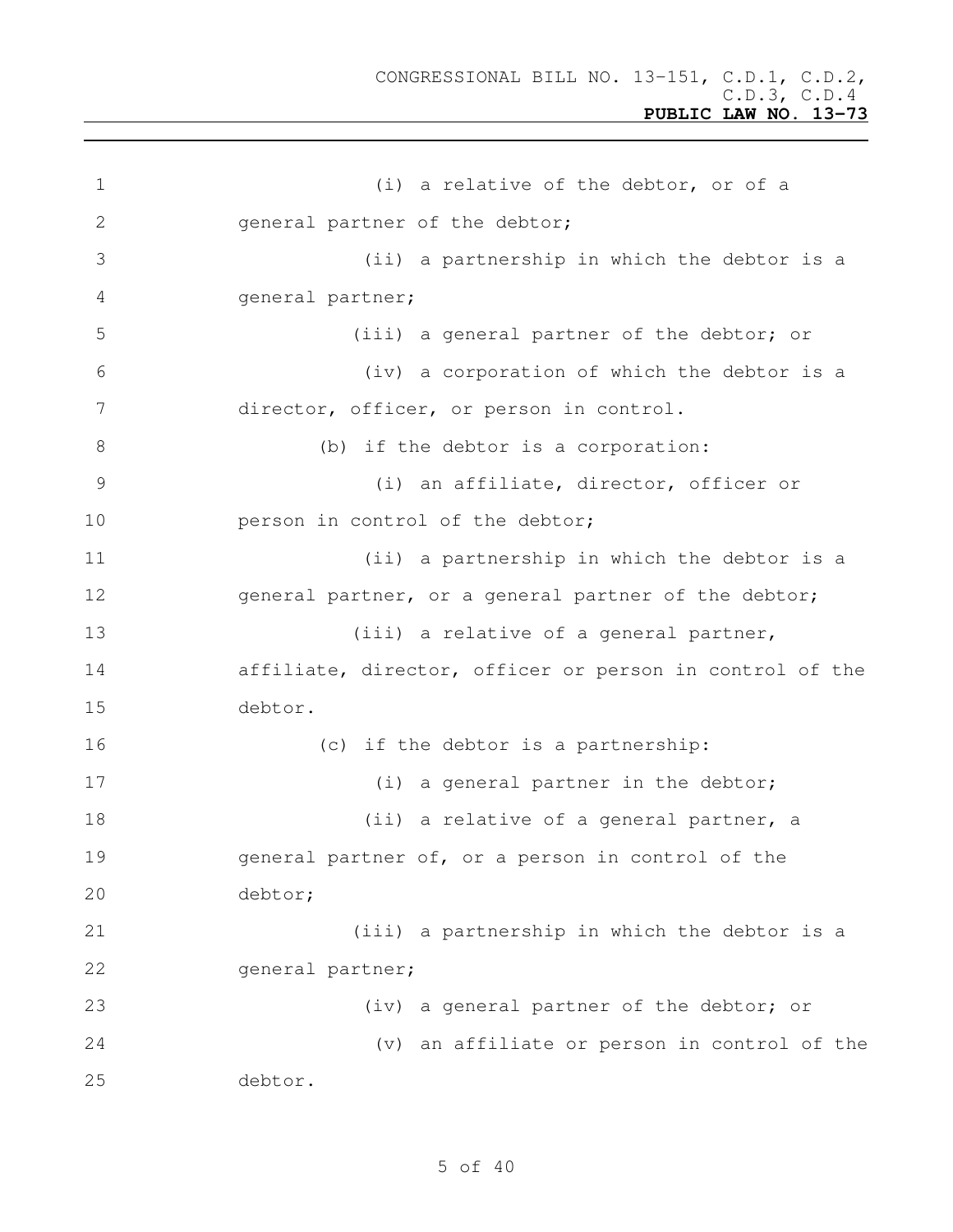| $\mathbf 1$     | (8) 'Interested party' means the debtor, any creditor            |
|-----------------|------------------------------------------------------------------|
| 2               | of the debtor, any equity holder in a corporation that           |
| 3               | is a debtor, and any other party that the court                  |
| 4               | supervising an application under this title may                  |
| 5               | determine to have a right to be heard on issues                  |
| 6               | pertaining to that application.                                  |
| $7\phantom{.0}$ | (9) 'Person' as used in this chapter means an                    |
| 8               | individual, partnership or corporation, but does not             |
| $\mathcal{G}$   | include governmental entities.                                   |
| 10              | (10) 'Relative' means an individual related by blood,            |
| 11              | marriage within the third degree as determined by common         |
| 12              | law, persons who are considered close relatives under            |
| 13              | applicable Micronesian custom, or a step or adoptive             |
| 14              | relationship within such third degree.                           |
| 15              | (11) 'State' means a State of the Federated States of            |
| 16              | Micronesia."                                                     |
| 17              | Section 5. Title 31 of the Code of the Federated States of       |
| 18              | Micronesia is hereby enacted by adding a new section 103 to read |
| 19              | as follows:                                                      |
| 20              | "Section 103. Application for relief.                            |
| 21              | (1) An application for the appointment of a receiver             |
| 22              | under Chapter 2 of this title may be made:                       |
| 23              | (a) by any debtor; or                                            |
| 24              | (b) by three or more creditors whose combined                    |
| 25              | claims are in excess of \$7,500, provided that each              |
|                 |                                                                  |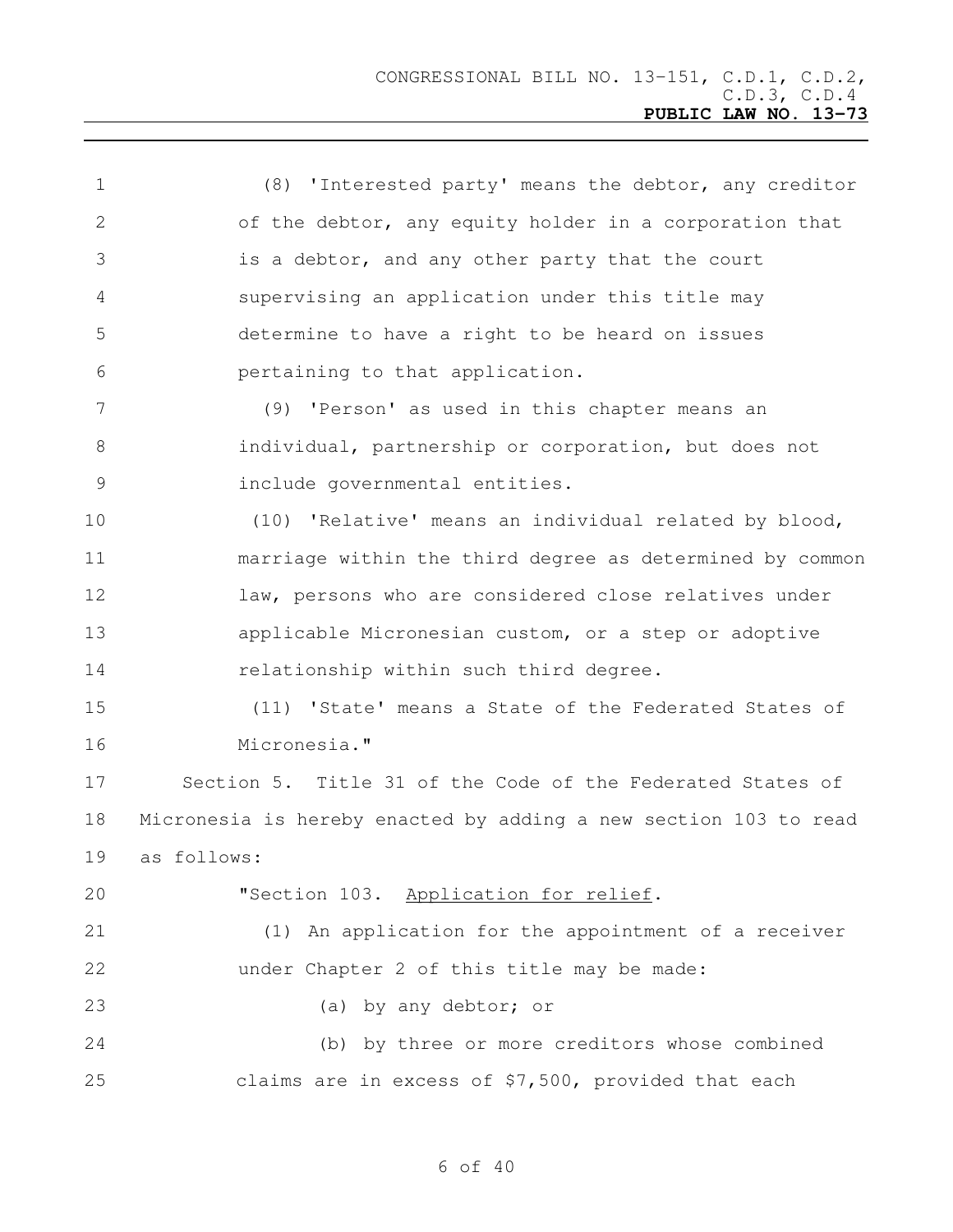| $\mathbf 1$    | creditor's claim is at least \$1,000, and further                |
|----------------|------------------------------------------------------------------|
| 2              | provided that such claims are not contingent and are not         |
| 3              | subject to a bona fide dispute; or                               |
| 4              | (c) in the case of a partnership, by any person                  |
| 5              | or persons whose interest in the partnership is, in the          |
| 6              | aggregate, greater than or equal to fifty (50) percent;          |
| 7              | (2) An application under chapter 3 of this title for             |
| 8              | the reorganization of a debtor that is a corporation may         |
| $\overline{9}$ | be made by the debtor.                                           |
| 10             | (3) Any application under this title shall allege that           |
| 11             | the debtor resides or has a domicile, a place of                 |
| 12             | business, or property in the Federated States of                 |
| 13             | Micronesia.                                                      |
| 14             | (4) When the application is brought by creditors, the            |
| 15             | application shall also allege:                                   |
| 16             | (a) that the claims held by such creditors amount                |
| 17             | in the aggregate to at least $$7,500$ , are not contingent       |
| 18             | and are not subject to a bona fide dispute; and                  |
| 19             | (b) that the debtor is generally not, at the time                |
| 20             | of the application, paying its debts as they become due,         |
| 21             | and has generally not been paying its debts as they              |
| 22             | became due for at least sixty (60) days prior to the             |
| 23             | date of the application."                                        |
| 24             | Section 6. Title 31 of the Code of the Federated States of       |
| 25             | Micronesia is hereby enacted by adding a new section 104 to read |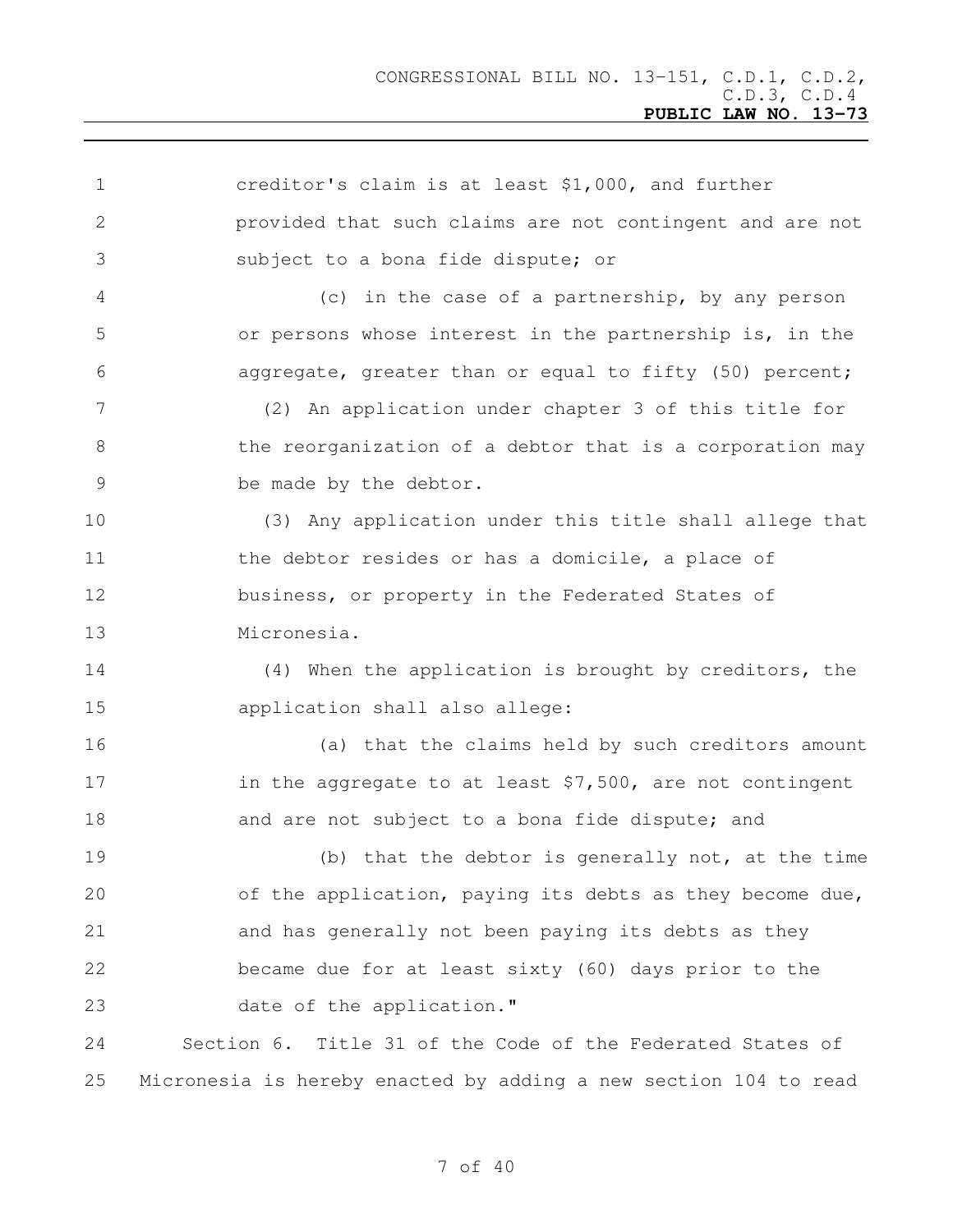as follows:

**"Section 104.** Filing of application.

 (1) An application for relief under this title shall be filed with the Trial Division of the FSM Supreme Court located in a State of the Federated States of Micronesia where the debtor resides or has domicile, a place of business, or property.

 (2) The court in which the application is filed shall supervise the proceeding unless the court, in its discretion, determines that the proceeding may be more efficiently supervised by the FSM Supreme Court Trial Division located in another State of the Federated States of Micronesia.

 (3) The application must be in the form specified by 15 the court, accompanied by such filing fee as the court may set, and must contain, to the best of the knowledge 17 of the applicant, a statement of financial condition of 18 the debtor, as well as schedules of debts, assets and exemptions of the debtor. All applications must be sworn under penalty of perjury by the debtor, or members of the applying creditors group;

 (4) In the case of an application made pursuant to subsection 103(1)(b) of this chapter, the debtor may, within the time prescribed by the court, file an answer to the application. An answer may allege one or more of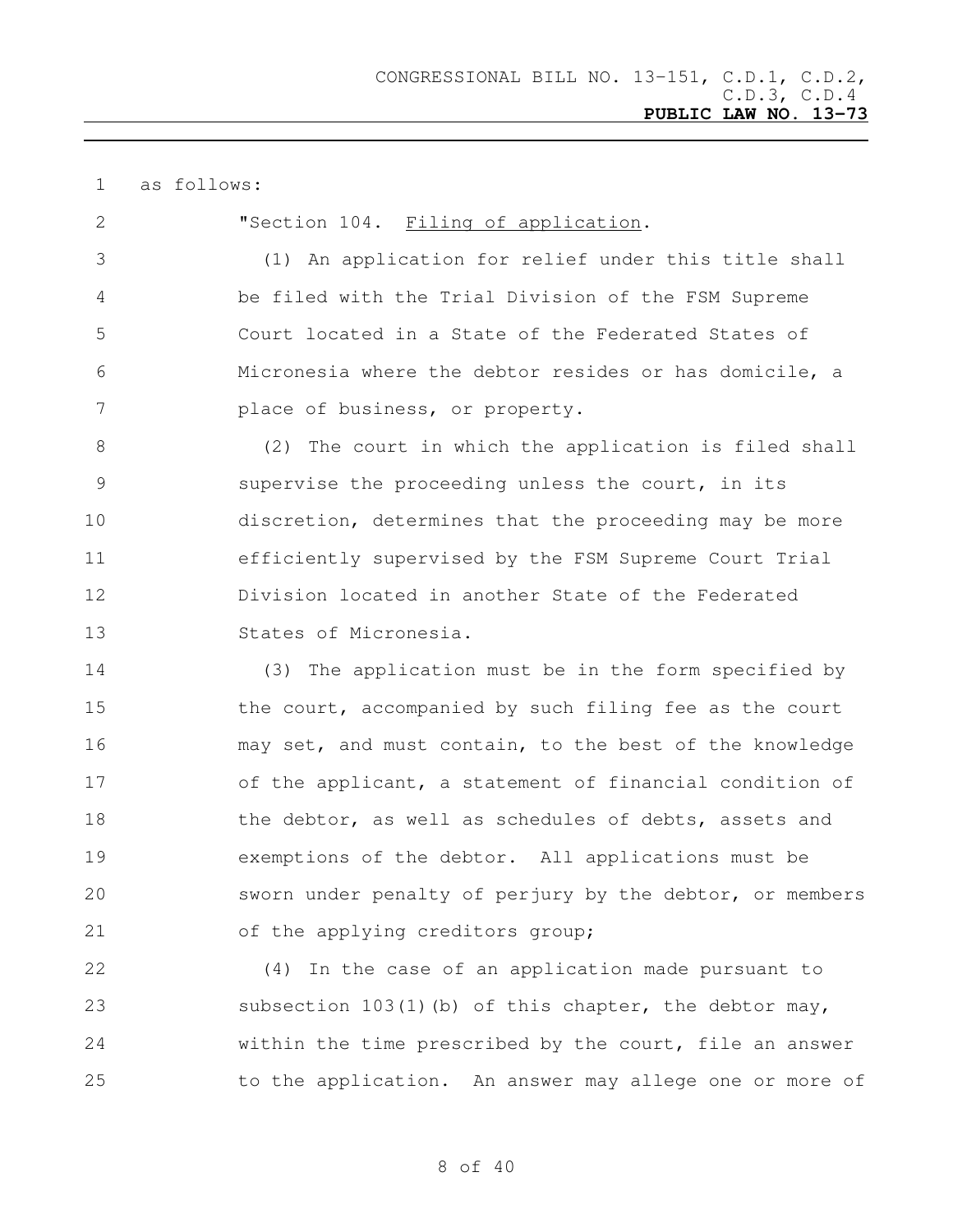the following: (a) that the debtor is generally able to pay its debts as they come due; or (b) that the claims of the creditors do not satisfy the requirements of subsection 103(1)(b) of this chapter; or (c) in the case of a corporation, that it is in the best interests of the debtor and creditors that the proceeding be converted to a proceeding under chapter 3 of this title; or (d) that the allegations in the application are insufficient as a matter of law." Section 7. Title 31 of the Code of the Federated States of Micronesia is hereby enacted by adding a new section 105 to read as follows: **"Section 105. Notice.**  Notice to Interested Parties of the filing of an **application under this title and of motions, hearings**  and other events relating to proceedings under this title shall be given at such time and in such manner as the court may determine for the purposes of (a) giving as many interested parties as reasonably practicable an opportunity to be heard concerning matters affecting their interests in the proceedings, and (b) maximizing the number of claims against the debtor that can be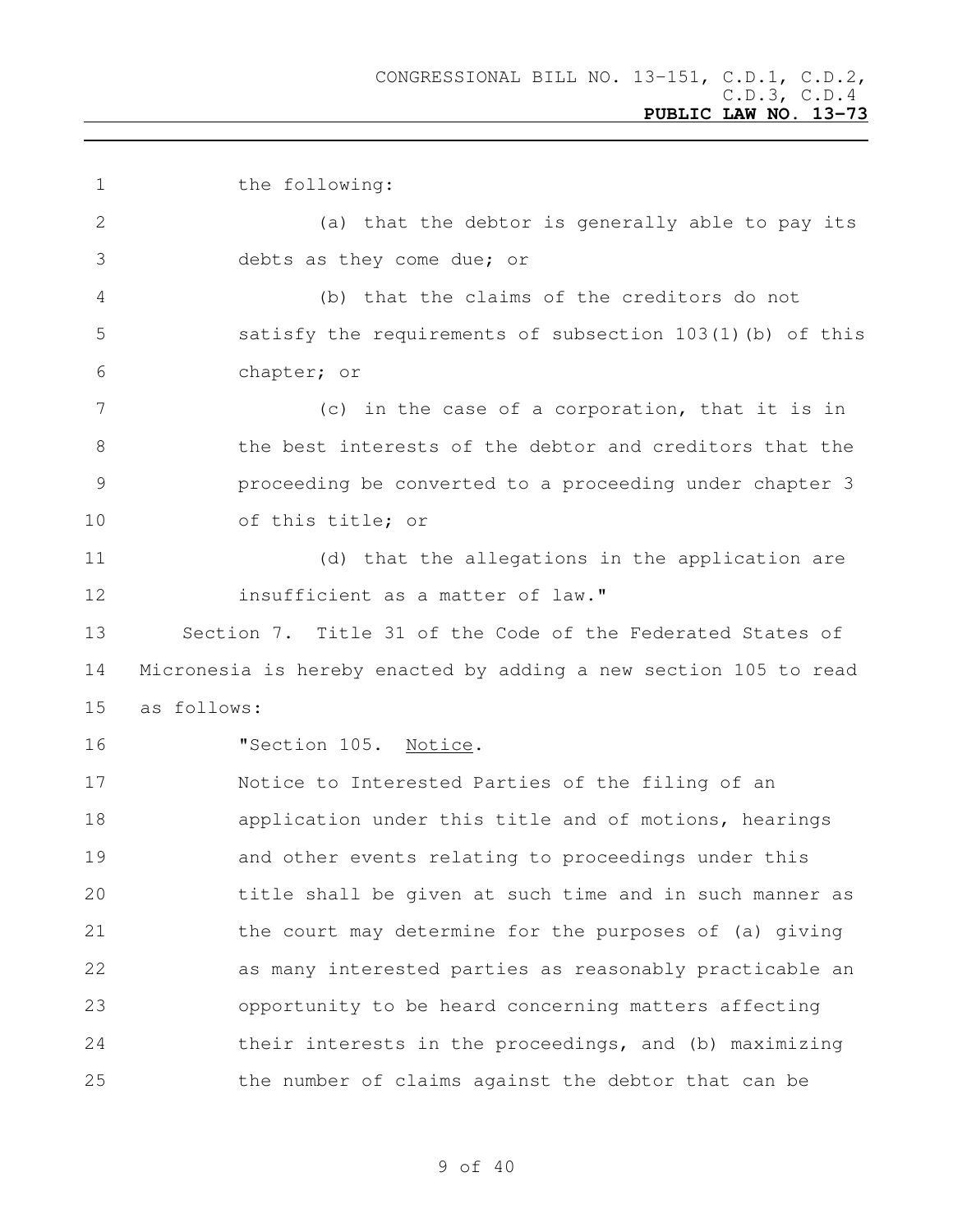discharged, compromised, paid or otherwise resolved 2 through the proceedings." Section 8. Title 31 of the Code of the Federated States of Micronesia is hereby enacted by adding a new section 106 to read as follows: "Section 106. Stay of proceedings. (1) Except as provided in subsection (2) of this section, an application under this title operates throughout the Federated States of Micronesia and every State thereof as a stay, applicable to all persons and governmental entities, of the commencement or continuation of all legal proceedings against the 13 debtor, against the property of the debtor, and against **property held by the receiver.**  (2) An application under this title does not operate as a stay of: (a) criminal proceedings against the debtor; or (b) the commencement or continuation of legal proceedings by a governmental entity to enforce a police or regulatory power. (3) The stay authorized by subsection (1) of this section shall continue until the proceedings related to 23 the application are terminated, suspended or dismissed, or the party affected obtains relief from the stay pursuant to subsection (4) of this section.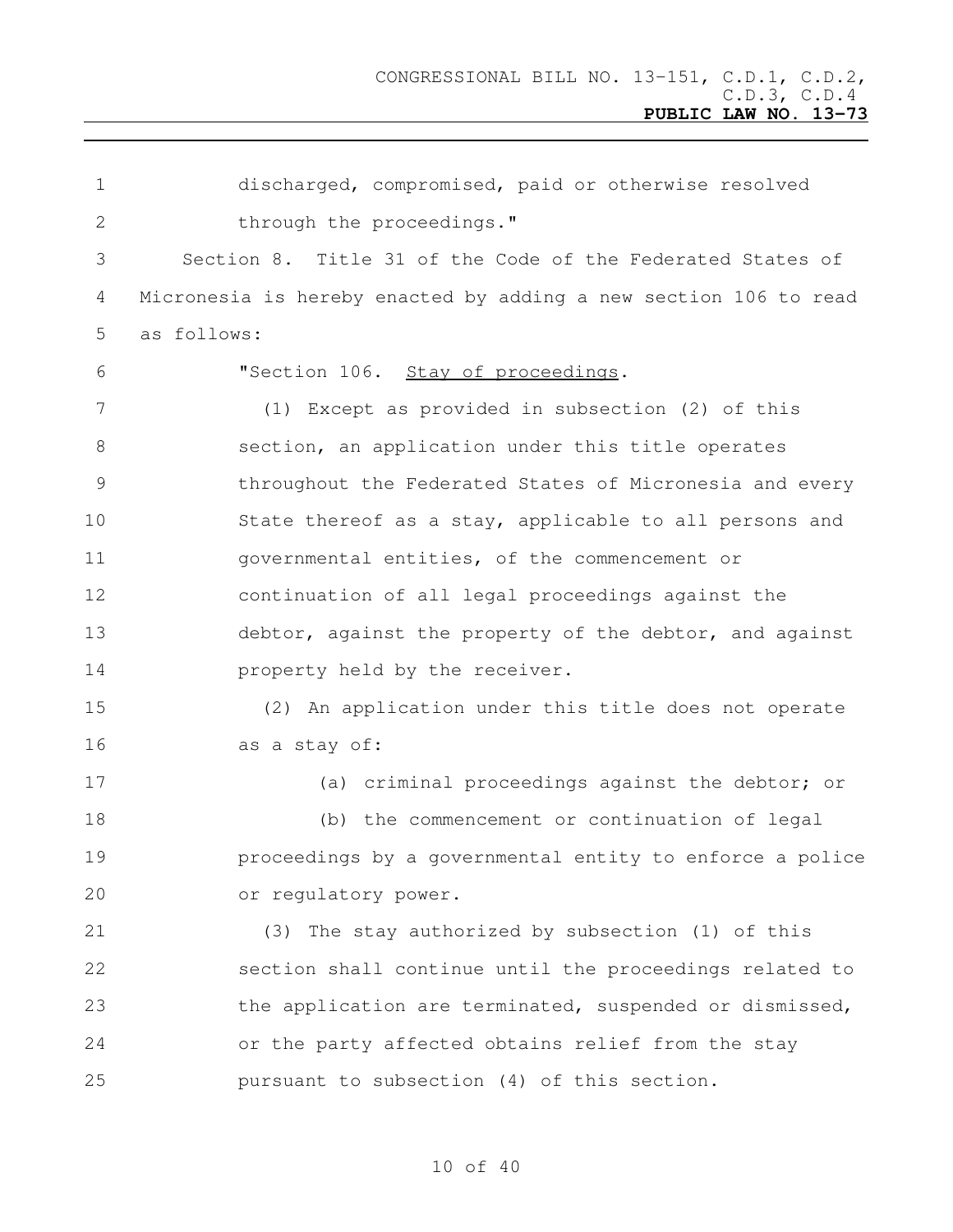(4) Upon the application of a party affected by the 2 stay, the court, for cause shown, shall either: (a) grant relief from stay; or (b) grant such other relief as will provide adequate protection for the party requesting relief from stay." Section 9. Title 31 of the Code of the Federated States of Micronesia is hereby enacted by adding a new section 107 to read as follows: **"Section 107.** Claims of creditors. (1) Any creditor may file a sworn claim in such manner and within such time limits as the court shall prescribe. (2) Each claim shall be allowed except to the extent that: (a) such claim is unenforceable for any reason other than because such claim is contingent or 18 unmatured; 19 (b) such claim is for unmatured interest; (c) such claim is for punitive damages and is not compensation for actual pecuniary loss; or (d) such claim has not been filed within the time **limit** prescribed by the court. (3) In the event of a dispute as to whether or in what amount a claim is allowable under this section, the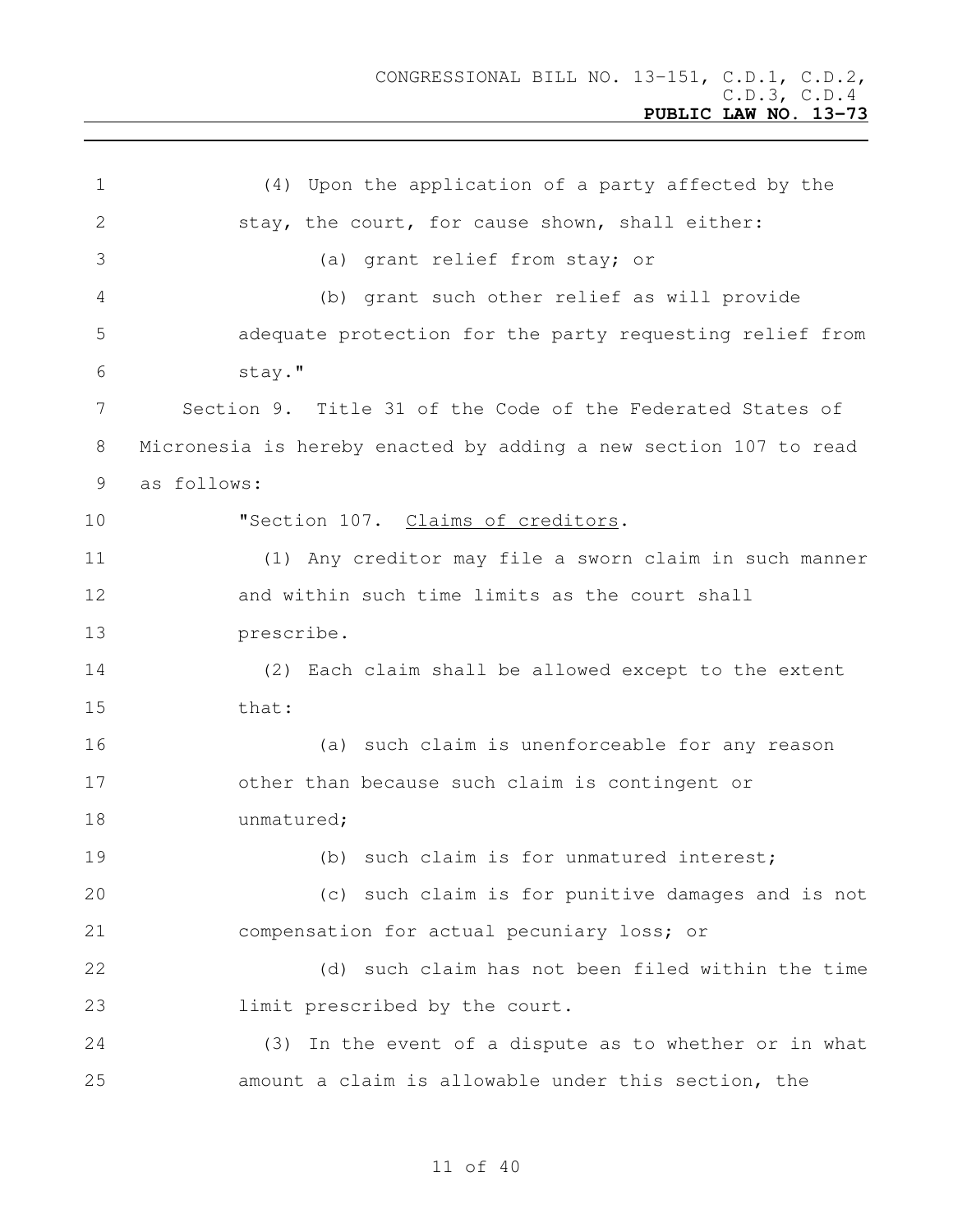| $\mathbf 1$ | court may (a) summarily determine the matter upon                |
|-------------|------------------------------------------------------------------|
| 2           | motion, (b) conduct a trial on the claim, or (c) refer           |
| 3           | the matter to another court for determination.                   |
| 4           | (4) An allowed claim of a creditor is a secured claim            |
| 5           | to the extent of the value, as determined by the court,          |
| 6           | of the collateral, provided all criteria under                   |
| 7           | applicable law for perfecting security interests have            |
| 8           | been complied with, and further provided that no                 |
| 9           | security interest in land shall be treated as a secured          |
| 10          | claim except to the extent, if any, to which such                |
| 11          | security interest is enforceable under the laws of the           |
| 12          | state in which the land is located. An allowed claim is          |
| 13          | an unsecured claim to the extent that the value of the           |
| 14          | collateral pledged by the debtor as security for that            |
| 15          | claim is less than the amount of the claim.                      |
| 16          | (5) The holder of an allowed secured claim is entitled           |
| 17          | to the approved value of the collateral or its                   |
| 18          | equivalent, unless such creditor agrees to accept a              |
| 19          | lesser amount.                                                   |
| 20          | (6) Assets shall be distributed to the holder of an              |
| 21          | allowed unsecured claim in accordance with the                   |
| 22          | provisions of this title."                                       |
| 23          | Section 10. Title 31 of the Code of the Federated States of      |
| 24          | Micronesia is hereby enacted by adding a new section 108 to read |
| 25          | as follows:                                                      |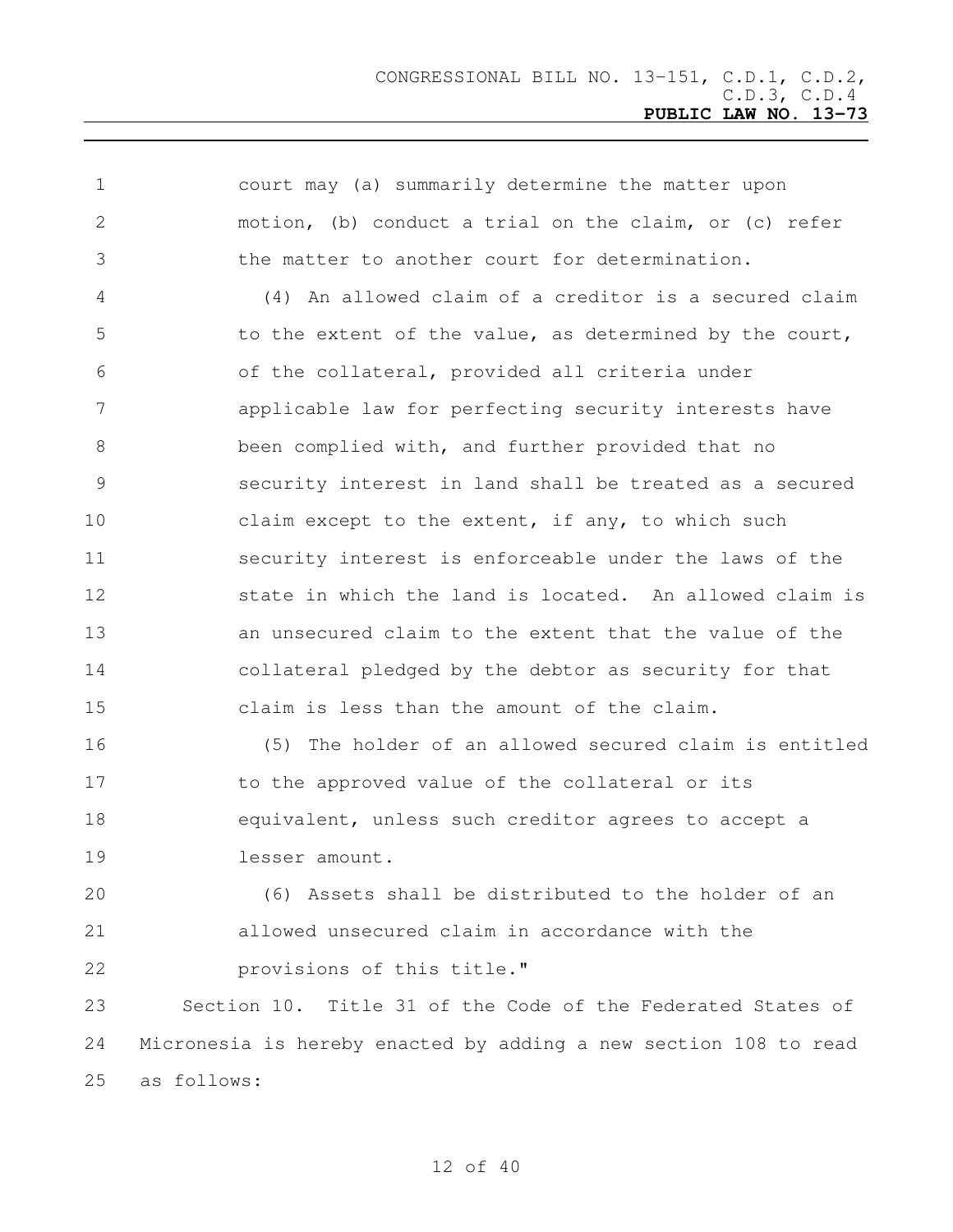**"Section 108. Priorities.**  (1) The following claims and expenses shall have priority in the following order: (a) all necessary administrative expenses incurred in connection with the proceeding as may be determined by the court, including compensation of any receiver or trustee, applicable attorneys fees, and wages, salaries and other expenses incurred, after the date of the application, in connection with continuing 10 to operate any business of the debtor, to the extent 11 that such continued operations are permitted by this 12 title or by order of the court; (b) all liens of the FSM Social Security Administration subject to section 607 of title 53 of the Code of the Federated States of Micronesia; (c) all allowed unsecured claims of the National Government or any State or local government of the Federated States of Micronesia, or any entity or public 19 corporation of any such government; (d) all claims by employees of the debtor for wages and salaries for services prior to the date of the application, except for such claims by persons who hold an ownership interest in a debtor that is a business, persons who hold a management position in the business of the debtor and relatives of the debtor;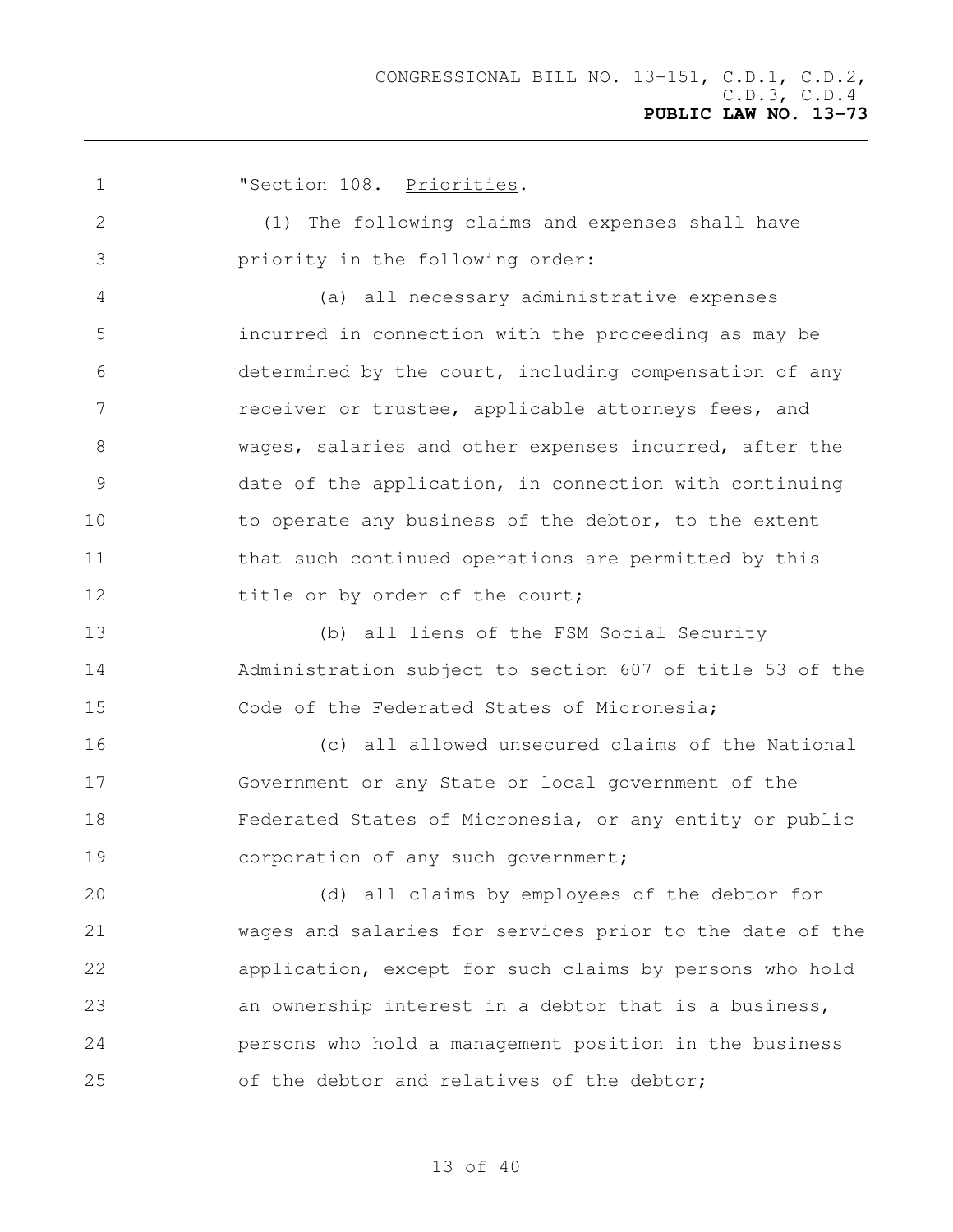| $\mathbf 1$     | (e) other allowed unsecured claims, including any                |
|-----------------|------------------------------------------------------------------|
| 2               | unsecured portions of claims held by secured creditors,          |
| 3               | but not including claims within subsections (e) and (f)          |
| 4               | of this section;                                                 |
| 5               | (f) if the debtor is a corporation or a                          |
| 6               | partnership, all allowed claims arising from the                 |
| $7\phantom{.0}$ | ownership, purchase or sale of any equity or partnership         |
| 8               | interest in the debtor;                                          |
| 9               | (g) all rights, claims and interests of the                      |
| 10              | debtor.                                                          |
| 11              | (2) Payment of professional fees and other                       |
| 12              | administrative costs of the debtor, as described in              |
| 13              | subsection (1) (a) of this section, may be made during           |
| 14              | the course of a proceeding, subject to approval by the           |
| 15              | court. Such payments may include advance payments if             |
| 16              | determined by the court to be necessary and appropriate          |
| 17              | to accomplish the purposes of this title;                        |
| 18              | (3) Creditors having claims or expenses of the same              |
| 19              | order of priority shall be treated equally except to the         |
| 20              | extent that a creditor agrees to be treated less                 |
| 21              | beneficially."                                                   |
| 22              | Section 11. Title 31 of the Code of the Federated States of      |
| 23              | Micronesia is hereby enacted by adding a new section 109 to read |
| 24              | as follows:                                                      |
| 25              | "Section 109. Setoff.                                            |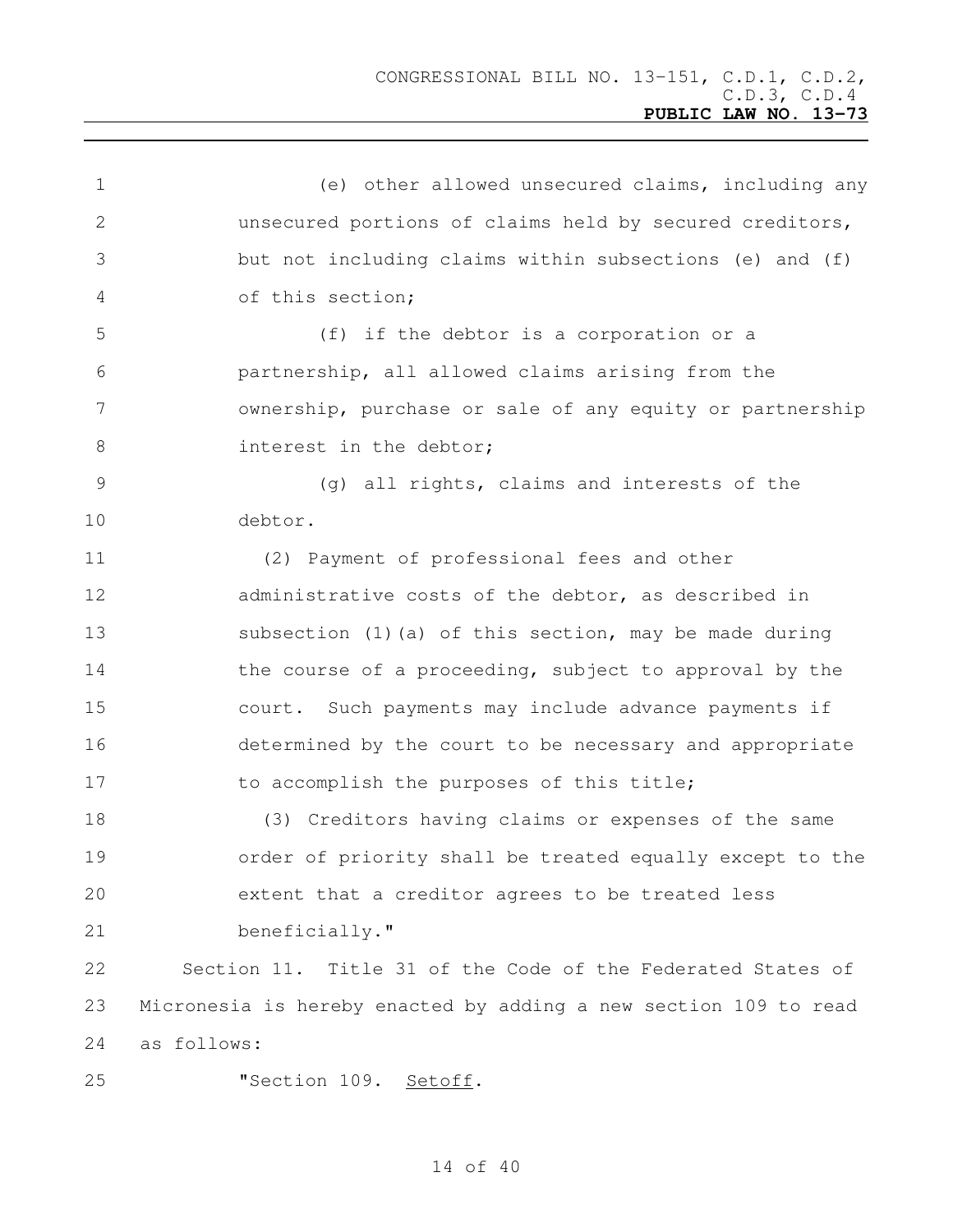The law of setoff shall apply in the event that the debtor has any right to recover, arising prior to the filing of an application hereunder, against a creditor filing a claim under this title, provided that the creditor's claim is allowable under section 107 hereof, and further provided that no claim against the debtor by a bank or other financial institution shall be setoff against funds or other assets held by the bank or financial institution on account for the debtor." Section 12. Title 31 of the Code of the Federated States of Micronesia is hereby enacted by adding a new section 110 to read as follows: 13 "Section 110. Rulemaking power of the court. The Supreme Court of the Federated States of Micronesia may adopt such rules, not inconsistent with the provisions of the title, as it may deem necessary or appropriate to the supervision of proceedings under this title or otherwise to effect the purposes of this title." Section 13. Title 31 of the Code of the Federated States of Micronesia is hereby enacted by adding a new section 111 to read as follows: "Section 111. Retention of professionals. The debtor may retain, for the purposes of proceedings

under this title, one or more attorneys, accountants or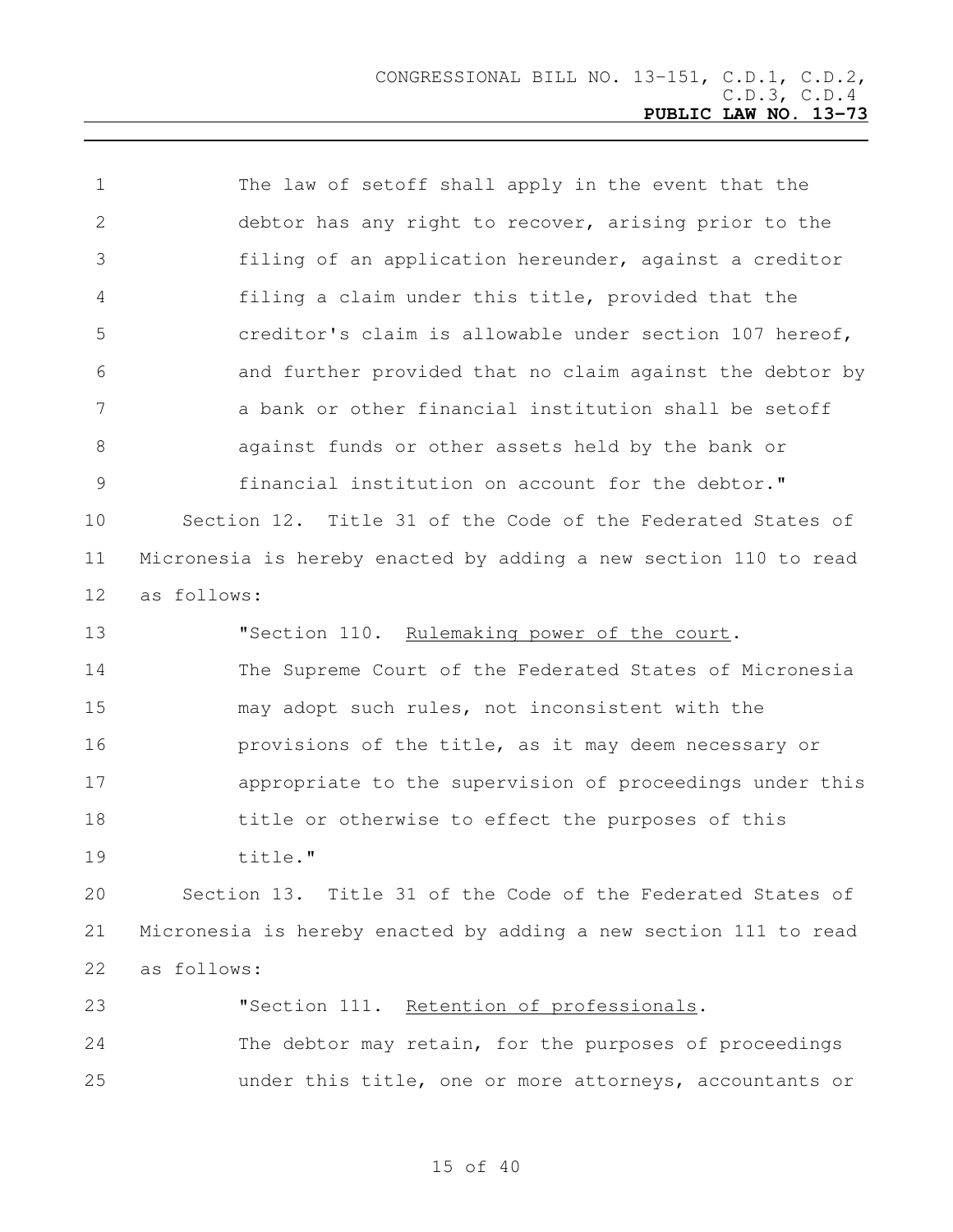| $\mathbf 1$     | other professionals, provided that the retention and             |
|-----------------|------------------------------------------------------------------|
| 2               | terms of retention of each such professional shall be            |
| 3               | subject to approval by the court. The court may retain           |
| 4               | one or more appraisers, accountants or other                     |
| 5               | professionals to appraise property of the debtor, to             |
| 6               | examine the financial condition of the debtor or                 |
| $7\phantom{.0}$ | otherwise to assist the court in connection with a               |
| $8\,$           | proceeding under this title. Unless otherwise ordered            |
| $\overline{9}$  | by the court, the fees and costs of any professionals            |
| 10              | retained by the court and the debtor shall be treated as         |
| 11              | administrative costs under section 108 hereof."                  |
| 12              | Section 14. Title 31 of the Code of the Federated States of      |
| 13              | Micronesia is hereby enacted by adding a new section 112 to read |
| 14              | as follows:                                                      |
| 15              | "Section 112. Qualifications of receivers and trustees.          |
| 16              | (1) A person may serve as a receiver or trustee under            |
| 17              | this title only if such person is:                               |
| 18              | (a) competent to perform the duties of a receiver                |
| 19              | or trustee;                                                      |
| 20              | (b) resides or has an office in the Federated                    |
| 21              | States of Micronesia;                                            |
| 22              | (c) holds relevant professional qualifications as                |
| 23              | determined by the FSM Supreme Court; and                         |
| 24              | (d) has never been convicted of a crime of moral                 |
| 25              | turpitude, fraud, theft, deceit or other act which               |
|                 |                                                                  |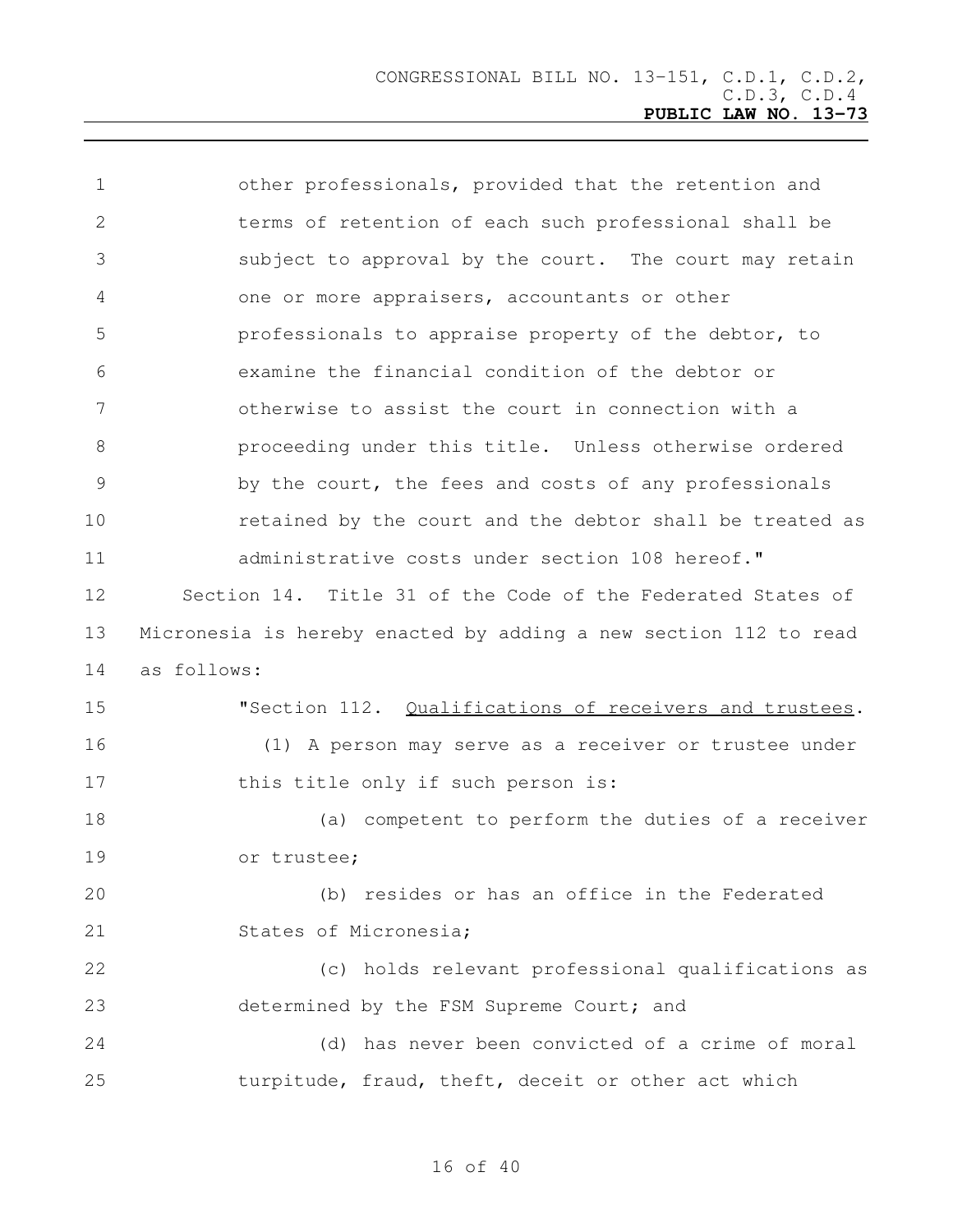involves dishonesty. (2) Nothing in this act will preclude the FSM Supreme Court from removing a receiver or trustee in any case for good cause shown. (3) No relative, affiliate or other such insider of the debtor shall be appointed to serve as a receiver or 7 trustee under this title. (4) The court shall have the authority to fix the compensation of the receiver or trustee, however it shall be specifically prohibited from fixing compensation based solely on time referenced billing. When fixing compensation of the receiver or trustee the court shall take into consideration: 14 (a) the complexity of the case; (b) the skill and reputation of the receiver or trustee; (c) the benefit of all work provided by the 18 receiver or trustee; and (d) any other relevant criteria which the court in its discretion may choose to employ." Section 15. Title 31 of the Code of the Federated States of Micronesia is hereby enacted by adding a new chapter 2 entitled "Receivership Proceedings". Section 16. Title 31 of the Code of the Federated States of Micronesia is hereby enacted by adding a new section 201 to read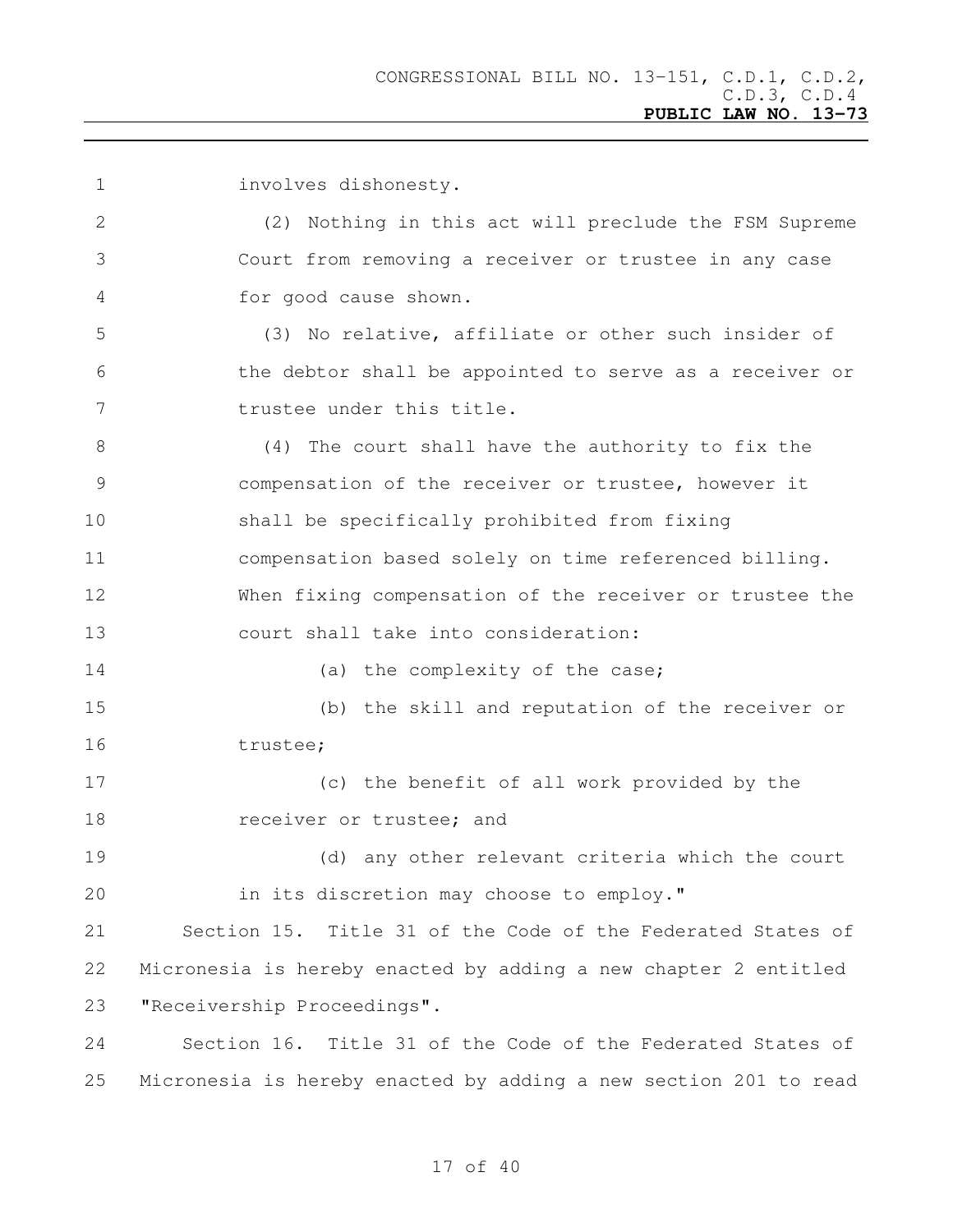| $\mathbf 1$   | as follows:                                               |
|---------------|-----------------------------------------------------------|
| 2             | "Section 201. Approval of application; Suspension or      |
| 3             | dismissal of pending receivership.                        |
| 4             | (1) Any application for the appointment of a receiver     |
| 5             | shall be filed as provided in sections 103 and 104 of     |
| 6             | this title. Upon such application, the court shall        |
| 7             | appoint a receiver within such time as the court shall    |
| 8             | prescribe if:                                             |
| $\mathcal{G}$ | (a) there is no objection by any Interested               |
| 10            | Party; or                                                 |
| 11            | (b) the court finds that the party or parties             |
| 12            | objecting to the application have failed to establish     |
| 13            | that (i) the allegations of the application are           |
| 14            | insufficient as a matter of law, or (ii) it is in the     |
| 15            | best interests of the debtor and the creditors that the   |
| 16            | application be dismissed.                                 |
| 17            | (2) Notwithstanding subsection (1) of this section,       |
| 18            | the court may deny the application, dismiss a pending     |
| 19            | receivership, or suspend a pending receivership if it     |
| 20            | finds that such denial, dismissal or suspension is in     |
| 21            | the best interests of the debtor and its creditors.<br>Ιf |
| 22            | the court finds that an application under this title has  |
| 23            | been filed in bad faith, it may award to interested       |
| 24            | parties injured thereby their reasonable costs and        |
| 25            | attorneys fees to be paid by the filing parties."         |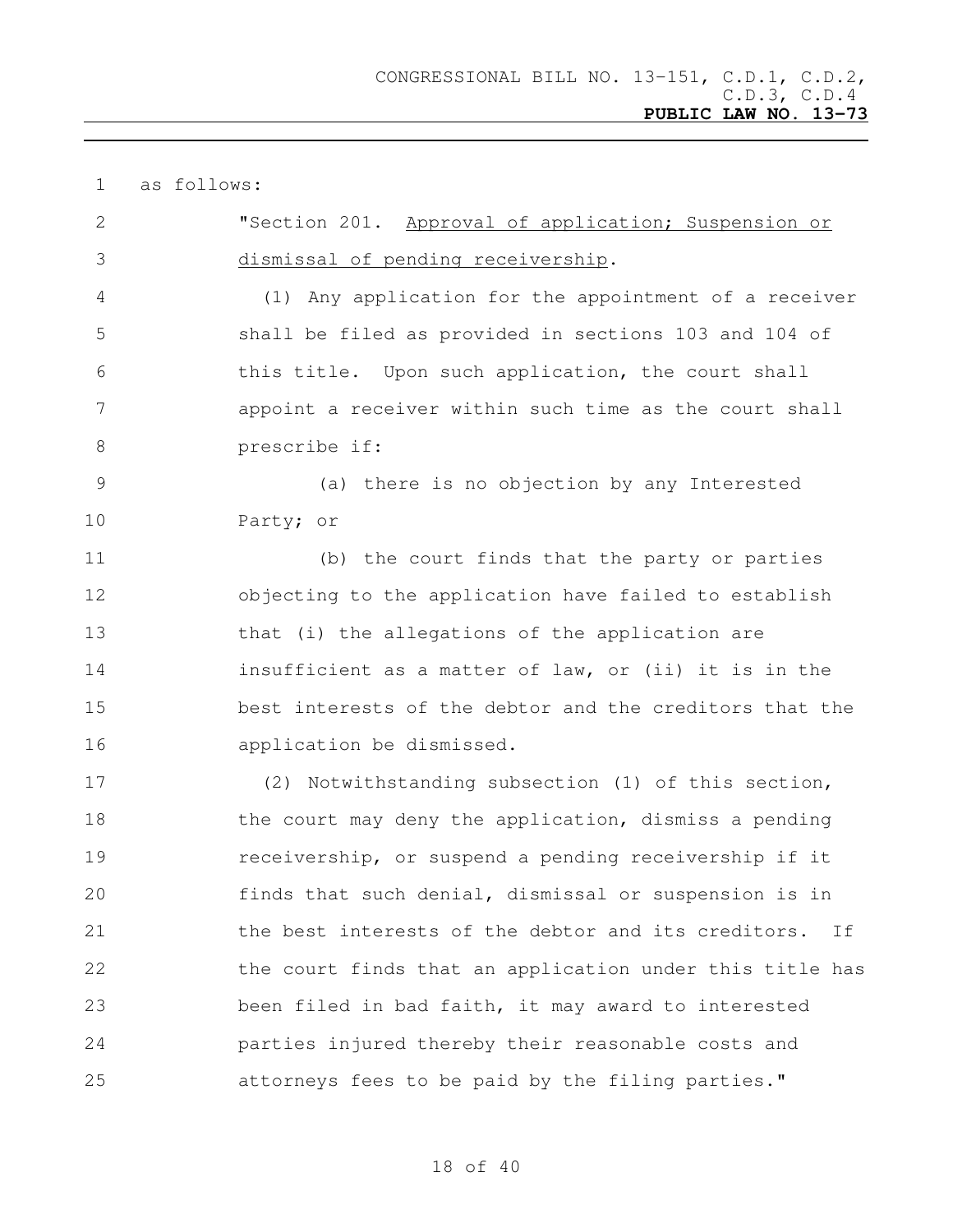Section 17. Title 31 of the Code of the Federated States of Micronesia is hereby enacted by adding a new section 202 to read as follows: "Section 202. Powers of the receiver. (1) Subject to such limitations as may be ordered by 6 the court, the powers of the receiver include, but are not limited to: (a) the power to use, sell and lease property of the receivership estate, provided that the receiver shall not make any transfer of an interest in land that would be inconsistent with the law of the state in which 12 the land is located; (b) the power to obtain credit on behalf of the 14 receivership estate; (c) the power to assume and reject executory 16 contracts and leases of the debtor; (d) the power to abandon or disregard property of inconsequential value of the receivership estate; (e) the power to transfer title to property of the estate pursuant to distribution orders from the court under section 204 of this title; and (f) the power to avoid preferences and fraudulent conveyances as provided in sections 205, 206 and 207 of this title. (2) Court approval is required for actions taken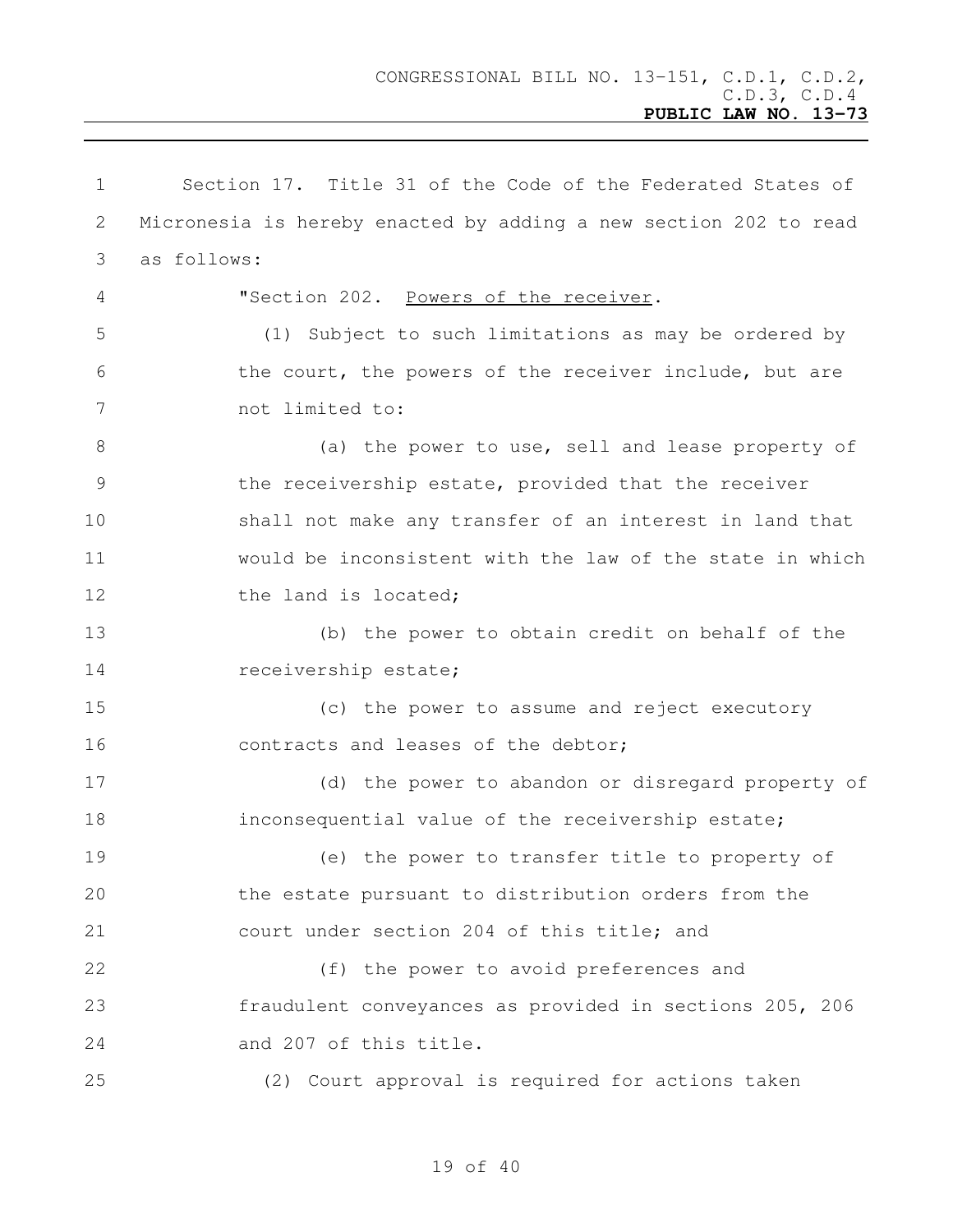| pursuant to subsection $(1)$ $(a)$ and $(1)$ $(b)$ of this section       |
|--------------------------------------------------------------------------|
| unless the activity occurs in the ordinary course of                     |
| business. Court approval is also required for actions                    |
| taken pursuant to subsection $(1)$ $(c)$ , $(1)$ $(d)$ , $(1)$ $(e)$ and |
| 1(f) of this section."                                                   |
| Section 18. Title 31 of the Code of the Federated States of              |
| Micronesia is hereby enacted by adding a new section 203 to read         |
| as follows:                                                              |
| "Section 203. Property to be administered by the                         |
| receiver.                                                                |
| (1) The appointment of a receiver pursuant to this                       |
| chapter creates a receivership estate. The estate shall                  |
| consist of the following:                                                |
| (a) subject to the exemptions contained in                               |
| section 209 of this title, all property owned by the                     |
| debtor on the date of the application;                                   |
| (b) all property acquired by the debtor through                          |
| bequest, devise, or inheritance, or as beneficiary of a                  |
| life-insurance policy in the 180 days after such                         |
| application; and                                                         |
| (c) all property acquired by the receivership                            |
| estate after the date of application.                                    |
| (2) The receivership estate shall be administered in                     |
| accordance with this title and as may be ordered by the                  |
| court."                                                                  |
|                                                                          |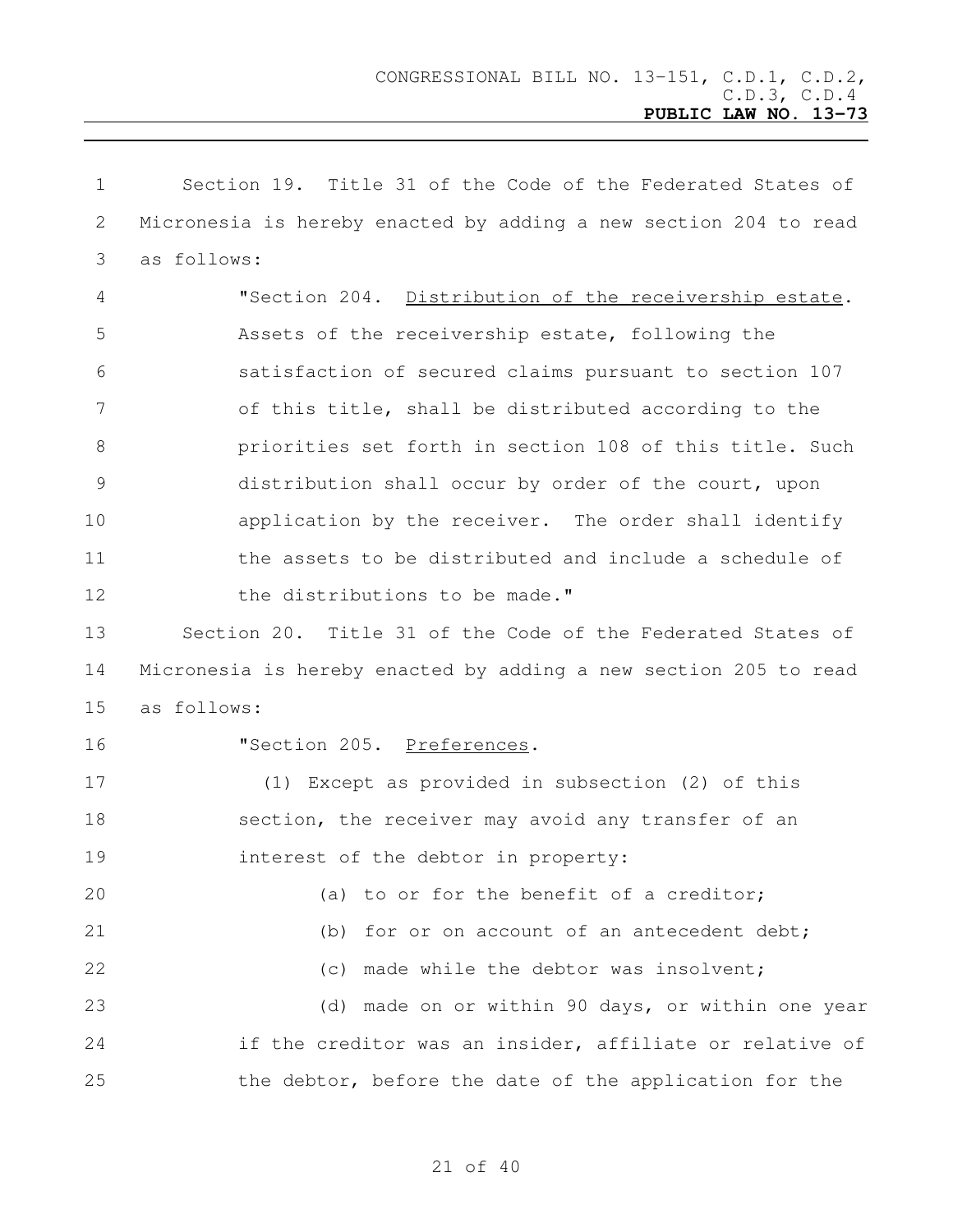| $\mathbf 1$    | receivership; and                                                |
|----------------|------------------------------------------------------------------|
| $\overline{2}$ | (e) that enables such creditor to receive:                       |
| 3              | (i) more than such creditor would have                           |
| 4              | received if the transfer had not been made;                      |
| 5              | (ii) more than such creditor would have                          |
| 6              | received if his claim, right or entitlement had been             |
| 7              | treated as a claim in a proceeding under chapter 2 of            |
| 8              | this title.                                                      |
| $\mathcal{G}$  | (2) The receiver may not avoid under subsection (1) of           |
| 10             | this section a transfer to the extent that:                      |
| 11             | (a) such transfer was intended to be, and in fact                |
| 12             | was, a contemporaneous exchange for new value;                   |
| 13             | (b) such transfer was a payment of debt in the                   |
| 14             | ordinary course of business of both the debtor and the           |
| 15             | transferee; or                                                   |
| 16             | (c) after such transfer, such creditor advanced                  |
| 17             | new value to or for the benefit of the debtor.                   |
| 18             | (3) The receiver has the burden of proving the                   |
| 19             | avoidability of a transfer under subsection (2) of this          |
| 20             | The receiver is entitled to the benefit of a<br>section.         |
| 21             | rebuttable presumption that the debtor was insolvent             |
| 22             | during the 90 day period specified in subsection (1)(d)          |
| 23             | of this section."                                                |
| 24             | Section 21. Title 31 of the Code of the Federated States of      |
| 25             | Micronesia is hereby enacted by adding a new section 206 to read |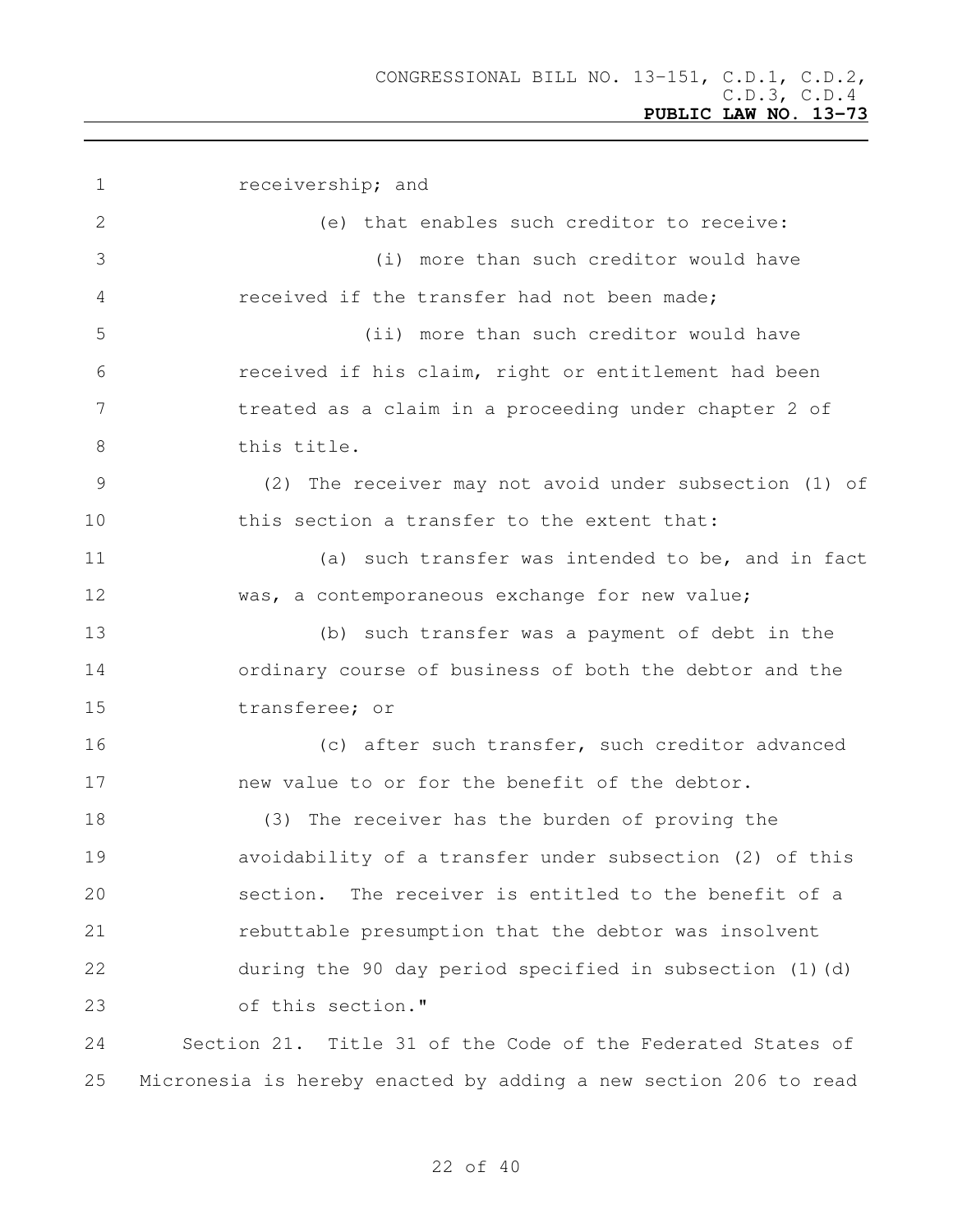| $\mathbf 1$   | as follows:                                              |
|---------------|----------------------------------------------------------|
| $\mathbf{2}$  | "Section 206. Fraudulent transfers.                      |
| 3             | (1) The receiver may avoid any obligation incurred by    |
| 4             | the debtor or transfer of an interest of the debtor in   |
| 5             | property if such transfer is made or obligation incurred |
| 6             | within one year before the application for the           |
| 7             | receivership; and                                        |
| $8\,$         | (a) the debtor actually intended to hinder, delay        |
| $\mathcal{G}$ | or defraud a creditor or creditors, or                   |
| 10            | (b) the debtor has entered into a transaction or         |
| 11            | incurred an obligation, without receiving a reasonably   |
| 12            | equivalent value for the obligation or transfer and,     |
| 13            | (i) at the time of entering into the                     |
| 14            | transaction to transfer the property or to incur the     |
| 15            | obligation, the debtor was not generally paying his      |
| 16            | debts when they became due or should reasonably have     |
| 17            | believed that, following the consummation of the         |
| 18            | transaction, he would not be able to pay his debts when  |
| 19            | they became due; or                                      |
| 20            | (ii) the debtor was engaged in a business for            |
| 21            | which, following the transaction, the remaining assets   |
| 22            | of the business were unreasonably small in relation to   |
| 23            | the business.                                            |
| 24            | (2) Except to the extent that the transfer is also       |
| 25            | voidable pursuant to section 205 of this chapter, a good |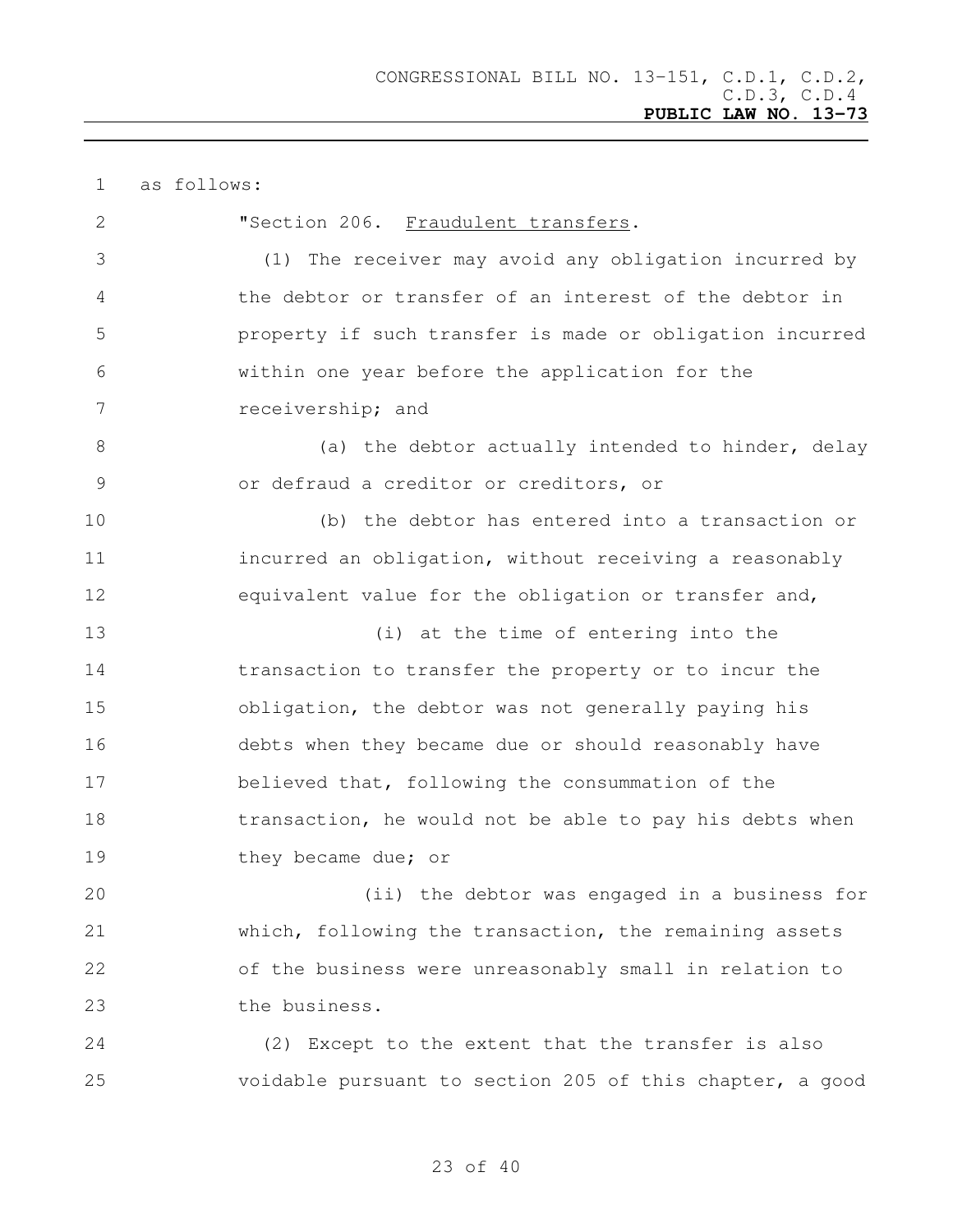faith transferee for value is entitled to a lien on the 2 transferred property to the extent of such value." Section 22. Title 31 of the Code of the Federated States of Micronesia is hereby enacted by adding a new section 207 to read as follows: "Section 207. Transferee liability. (1) To the extent that a transfer is avoided under either section 205 or 206 of this act, the receiver is entitled to recover the property transferred or, in 10 appropriate cases, its value from: (a) the initial transferee or the entity for 12 whose benefit such transfer was made; or (b) subsequent transferees of the initial transferees. (2) The receiver may not recover under subsection (1) of this section from a good faith transferee for value or a subsequent transferee of such a good faith transferee. (3) The receiver is entitled to only a single satisfaction under section 206(1) of this title." Section 23. Title 31 of the Code of the Federated States of Micronesia is hereby enacted by adding a new section 208 to read as follows: 24 "Section 208. Discharge. (1) A debtor who is the subject of receivership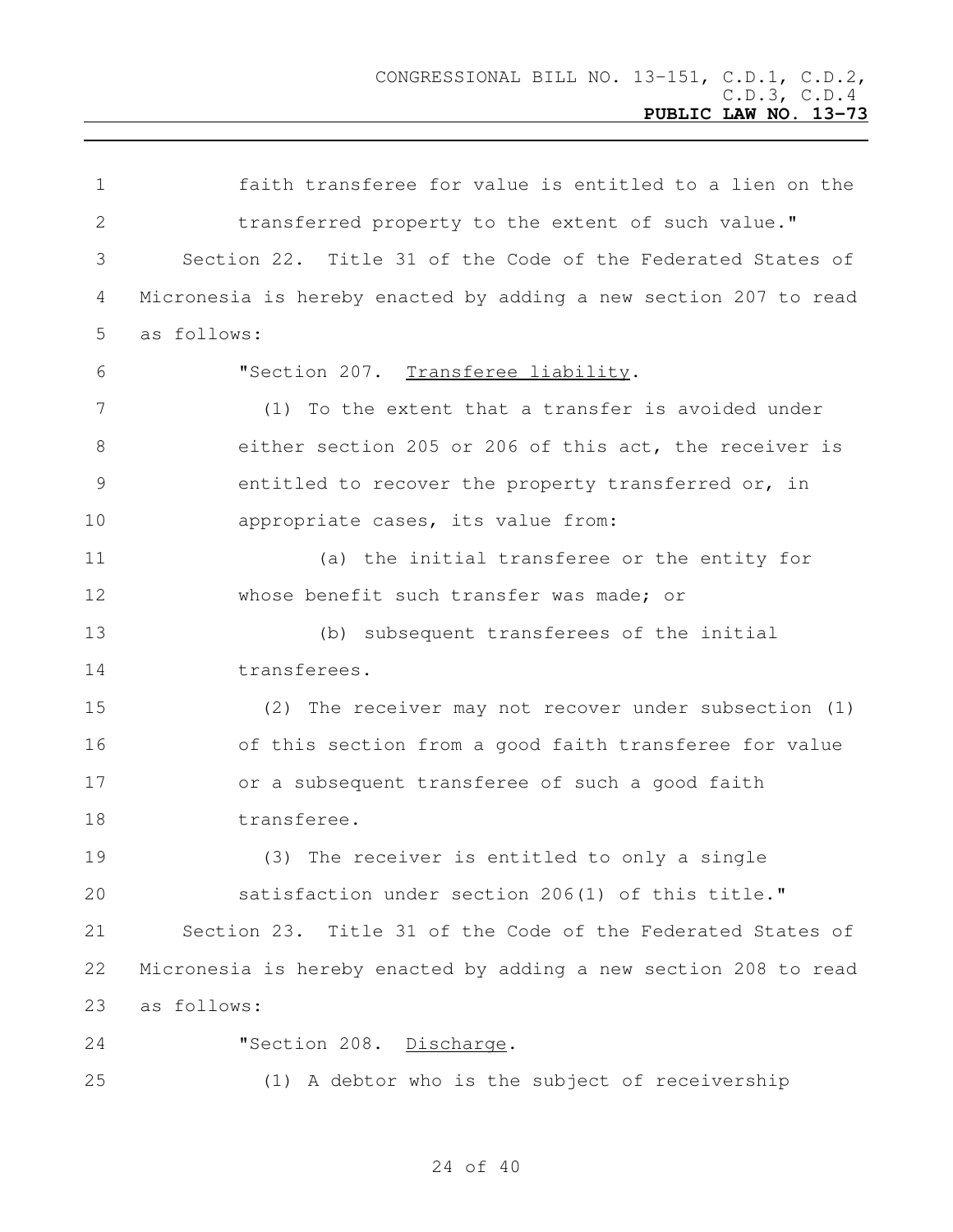proceedings is entitled to a discharge from the claims 2 of all creditors, unless: (a) the debtor is not an individual; or (b) the debtor has: (i) transferred property in violation of section 206 of this title; or 7 (ii) with intent to defraud has concealed, transferred or damaged property of the receivership estate after the date of the application; or (c) the debtor has been granted a discharge pursuant to this chapter in a receivership commenced within seven years before the commencement of the pending receivership. (2) A discharge granted pursuant to this chapter does not discharge the debtor from any debt: (a) for money, property and the like obtained by actual fraud; (b) to a spouse, former spouse, child or other **person for support or maintenance;**  (c) to the extent that such debt is subject to disallowance pursuant to section 107(2)(c) of this title; or (d) to the extent such debt arises from a student or educational loan that, at any time since the debt was first incurred, has been funded, administered or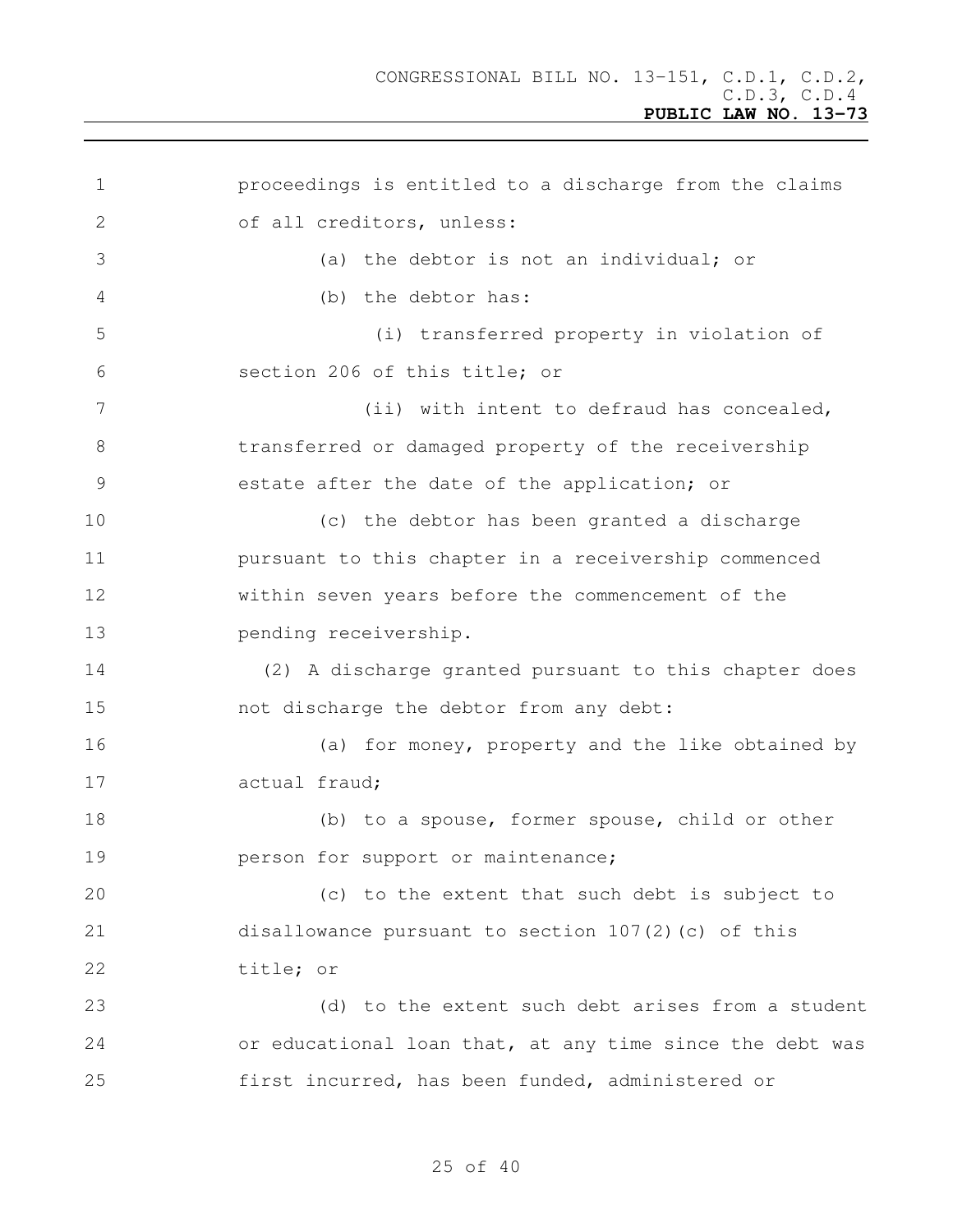| $\mathbf 1$    | quaranteed by any government or government agency.               |  |
|----------------|------------------------------------------------------------------|--|
| 2              | (3) A discharge may be revoked for cause at any time             |  |
| 3              | prior to the termination of the receivership proceeding.         |  |
| 4              | (4) A discharge operates as an injunction against the            |  |
| 5              | commencement or continuation of any act or action to             |  |
| 6              | collect a debt as a personal liability of the debtor."           |  |
| $\overline{7}$ | Section 24. Title 31 of the Code of the Federated States of      |  |
| 8              | Micronesia is hereby enacted by adding a new section 209 to read |  |
| 9              | as follows:                                                      |  |
| 10             | "Section 209.<br>Exempt property. An individual debtor           |  |
| 11             | may exempt from the receivership estate, except for              |  |
| 12             | property subject to allowed secured claims, the property         |  |
| 13             | described in either subsection (1) or subsection (2)             |  |
| 14             | below:                                                           |  |
| 15             | (1) The debtor may exempt from the receivership estate           |  |
| 16             | any property that is exempt under the law, in effect at          |  |
| 17             | the time of the filing of the application, of the State          |  |
| 18             | in which the debtor was domiciled for the 180 days               |  |
| 19             | immediately preceding the filing of the application, or          |  |
| 20             | for the largest portion of said 180-day period.                  |  |
| 21             | (2) Alternatively, the debtor may exempt from the                |  |
| 22             | receivership estate, the following property, except to           |  |
| 23             | the extent that such exemption is expressly not                  |  |
| 24             | permitted under the law of the State applicable to               |  |
| 25             | debtor under subsection 1 of this section:                       |  |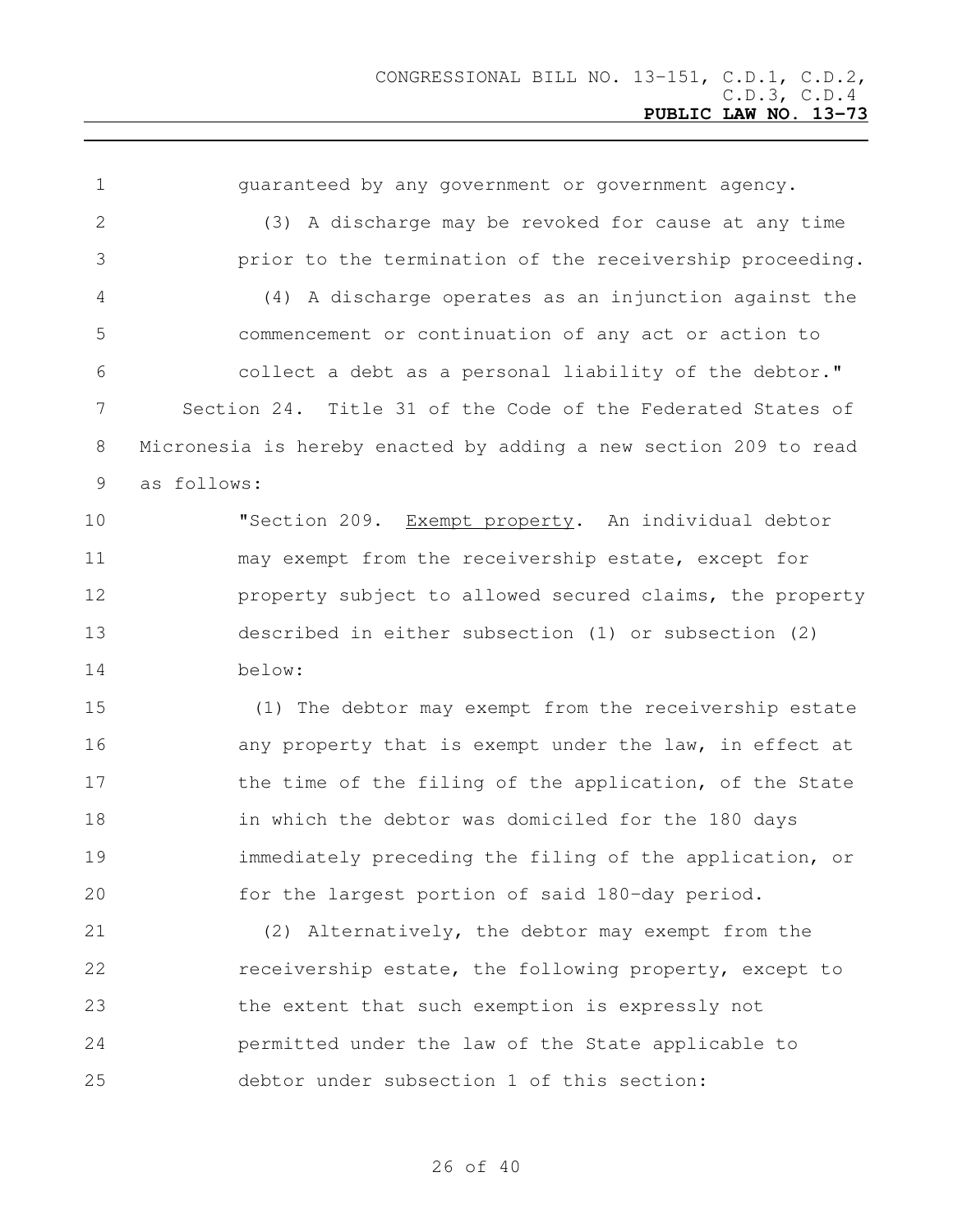(a) *Personal and household goods*. All necessary household furniture, cooking and eating utensils, and all necessary wearing apparel, bedding and provisions for household use sufficient for six months. (b) *Necessities for trade or occupation.* All tools, implements, utensils, two work animals and equipment necessary to enable debtor to carry on his usual occupation. This section does not apply to corporate filings, or individual filings where the debt 10 is primarily of a business nature. (c) *Land and interests in land*. All interests in 12 land, including crops on such land, however, any 13 interest owned solely by a debtor, in his own right, may be ordered sold, transferred or subdivided by the receiver if the court making the order finds that (i) justice so requires, 17 (ii) the transfer, sale or subdivision of the interest would not be inconsistent with the law relating 19 to exemptions of the State in which the land is located, and 21 (iii) after the sale or transfer, the debtor will have sufficient land and crops remaining to support himself and those persons directly dependent on him according to recognized local custom. In order to accomplish the purposes of this title, the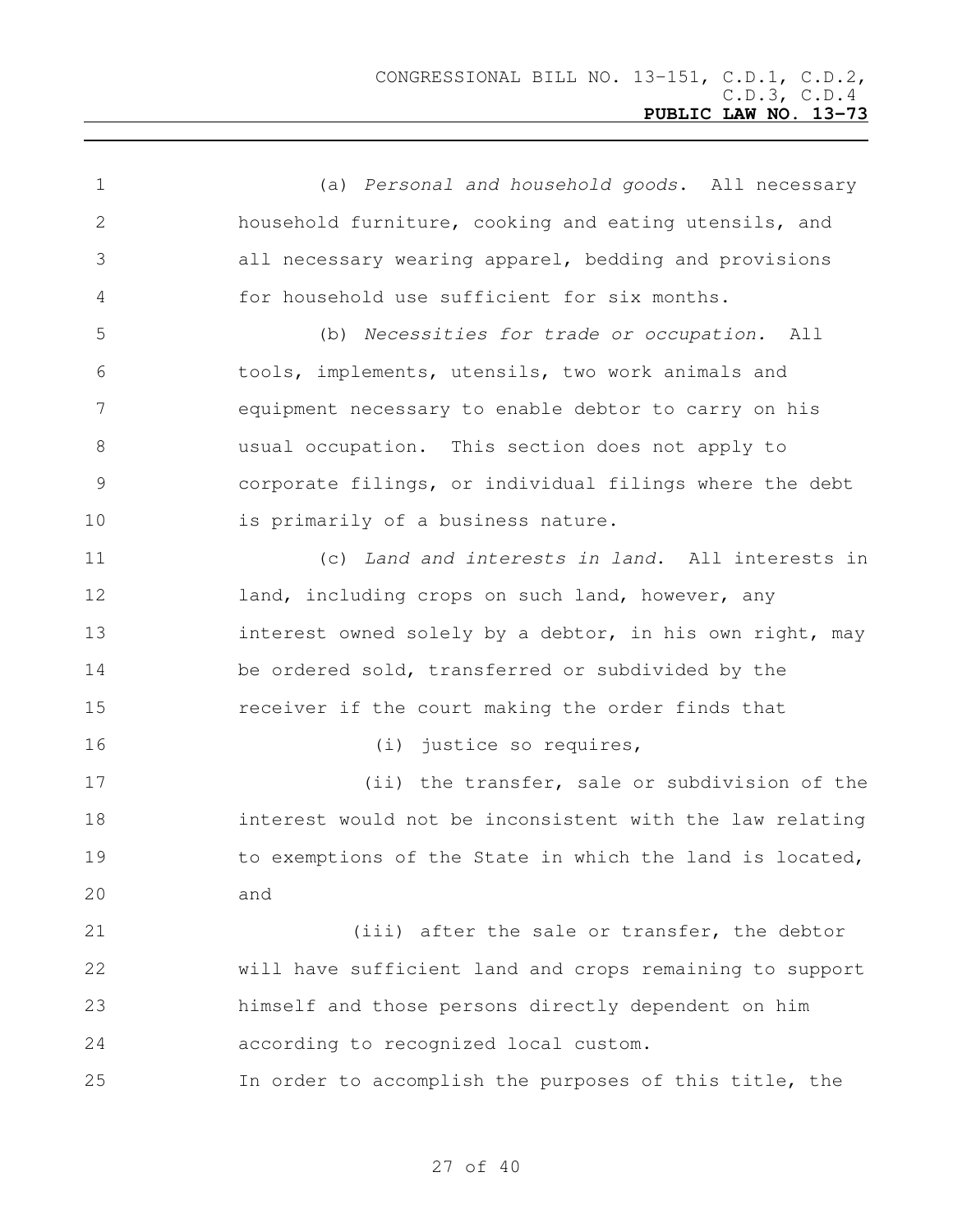| $\mathbf 1$    | court, after notice to all interested parties in such            |  |
|----------------|------------------------------------------------------------------|--|
| $\overline{2}$ | manner as may be ordered by the court, may enter rulings         |  |
| 3              | as to the nature and extent of the debtor's interests in         |  |
| 4              | land, which rulings shall be binding upon and                    |  |
| 5              | enforceable against any person, who claims or may later          |  |
| 6              | claim an interest in that land.                                  |  |
| 7              | (d) Vehicles. A motor vehicle, not to exceed                     |  |
| 8              | \$1,500 in value.                                                |  |
| $\mathcal{G}$  | (e) Boats. A boat and motor with a combined                      |  |
| 10             | value not in excess of \$2,500.                                  |  |
| 11             | (f) Cash. Cash on hand in any checking or                        |  |
| 12             | savings account not to exceed \$400.00.                          |  |
| 13             | (q) Retirement. Debtors interest in a retirement                 |  |
| 14             | plan, except to the extent that the retirement plan has          |  |
| 15             | been funded by contributions from the debtor and the             |  |
| 16             | debtor has the ability to exercise control or benefit            |  |
| 17             | from the plan before retirement.                                 |  |
| 18             | (h) Others. Other personal or household goods,                   |  |
| 19             | not previously exempted, not to exceed \$1,200 in the            |  |
| 20             | aggregate or \$200 per item."                                    |  |
| 21             | Section 25. Chapter 3 of title 31 of the Code of the             |  |
| 22             | Federated States of Micronesia is hereby enacted by enacting a   |  |
| 23             | new chapter 3 entitled "Reorganization Proceedings".             |  |
| 24             | Section 26. Title 31 of the Code of the Federated States of      |  |
| 25             | Micronesia is hereby enacted by adding a new section 301 to read |  |
|                |                                                                  |  |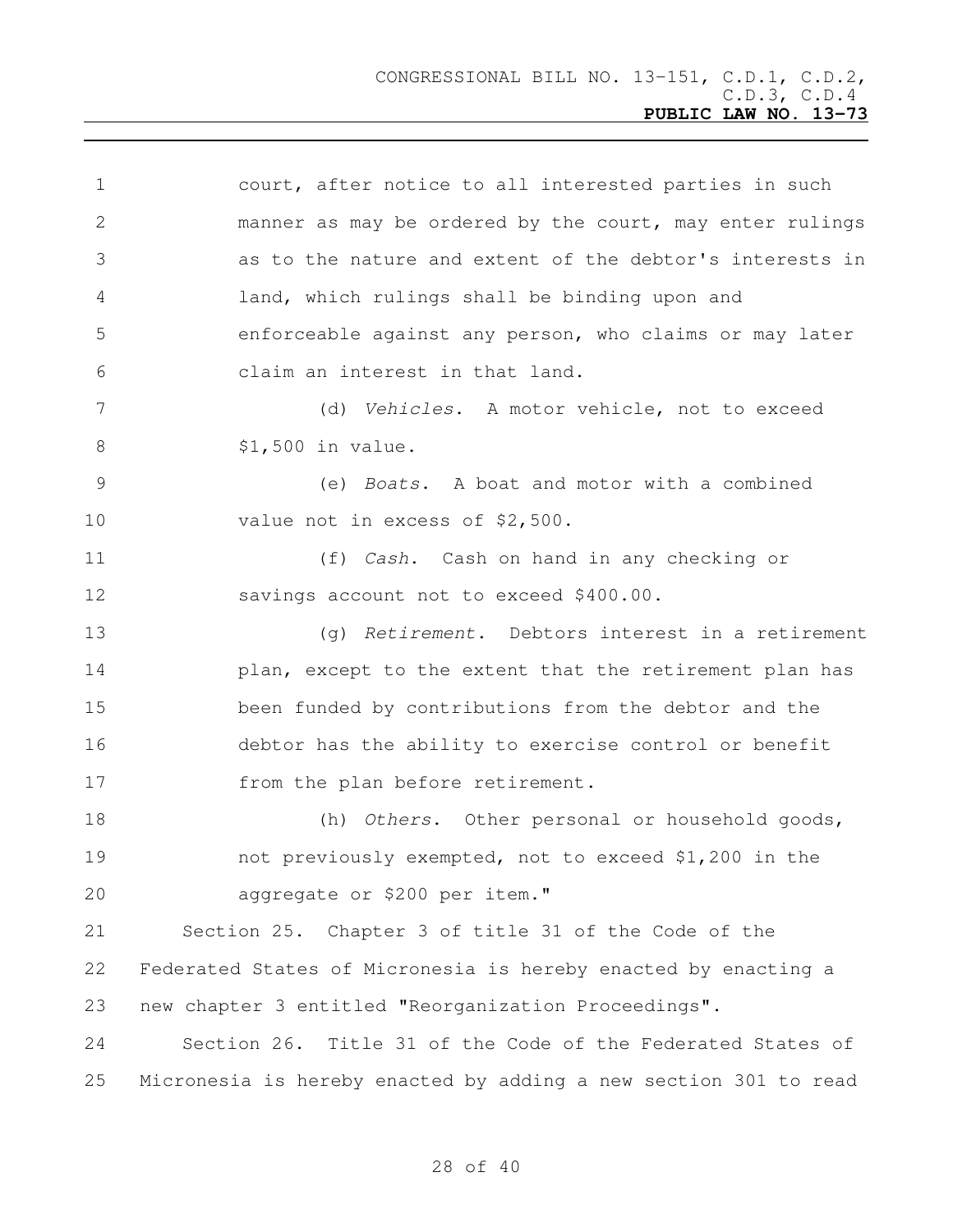as follows: "Section 301. Approval of application, Suspension, dismissal or conversion of pending reorganization. (1) An application for the reorganization of a debtor that is a corporation may be filed by the debtor pursuant to the requirements of sections 103 and 104 of this title, provided that, in addition to the requirements of those sections, an application for reorganization shall also allege that (a) there is a reasonable likelihood that the debtor can be successfully reorganized so as to be able generally to pay debts incurred in continuing to do business and (b) such reorganization is in the best interests of the creditors. (2) The court shall permit the application and permit debtor to continue to operate its business during the pendency of reorganization proceedings if: 18 (a) there is no objection by an Interested Party; or (b) the court finds that the party or parties objecting to the application have failed to establish 22 that it is in the best interests of the creditors and the estate that the application be dismissed. (3) Notwithstanding subsections (1) and (2) of this

section, the court may, at any time prior to the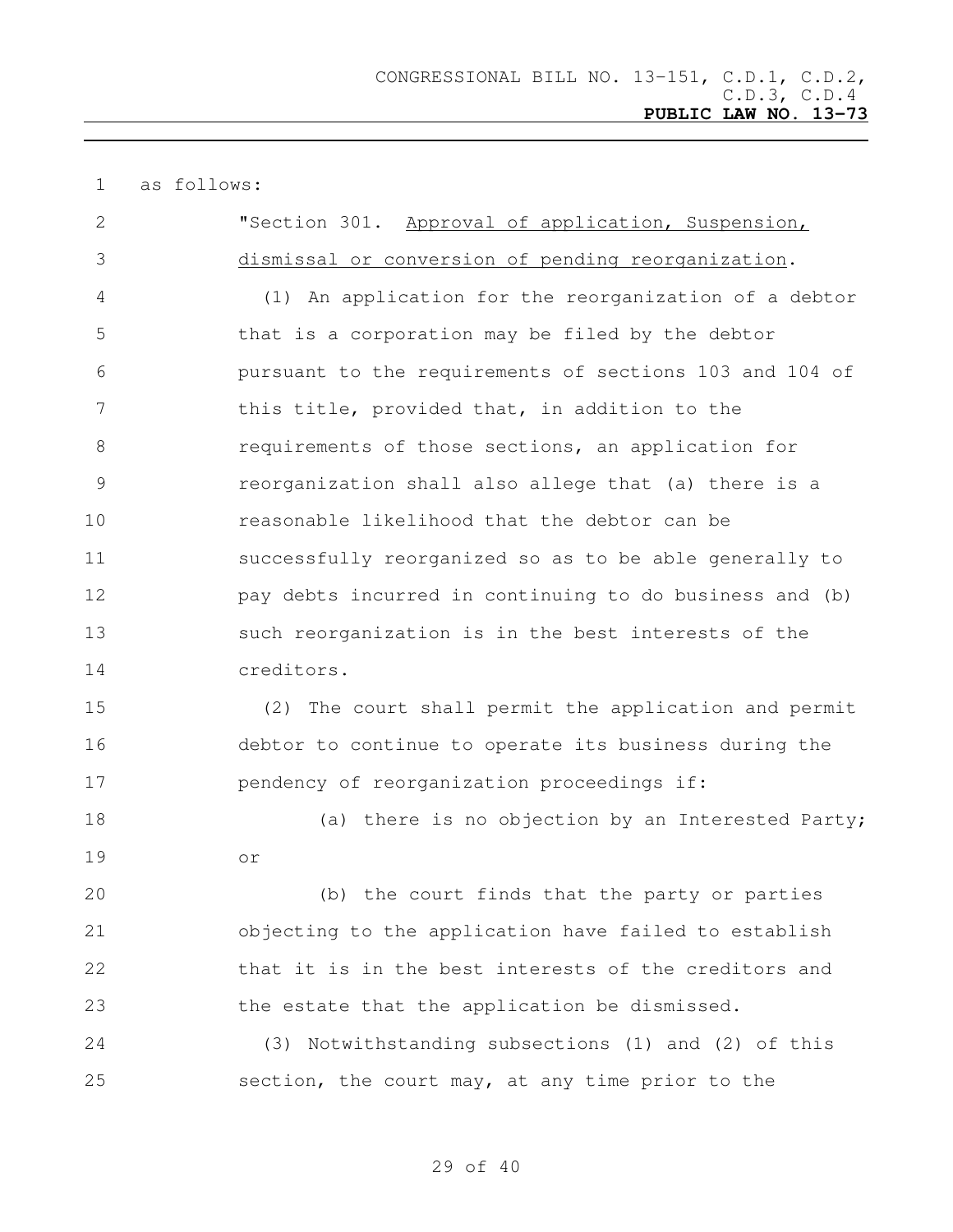| $\mathbf 1$   | confirmation of a plan of reorganization, and after              |  |
|---------------|------------------------------------------------------------------|--|
| 2             | notice and a hearing, dismiss a pending reorganization           |  |
| 3             | proceeding, suspend such a proceeding or convert a               |  |
| 4             | reorganization proceeding to a receivership proceeding           |  |
| 5             | under chapter 2 of this title, whichever is in the best          |  |
| 6             | interests of the creditors and the estate, if it finds           |  |
| 7             | (a) that there is continuing reduction of the                    |  |
| 8             | debtor's assets and absence of a reasonable likelihood           |  |
| $\mathcal{G}$ | of a successful reorganization of debtor;                        |  |
| 10            | (b) that there is an inability to effectuate a                   |  |
| 11            | plan;                                                            |  |
| 12            | (c) that there has been unreasonable delay by the                |  |
| 13            | debtor that is prejudicial to creditors; or                      |  |
| 14            | (d) that there has been a failure by the debtor                  |  |
| 15            | to submit a plan of reorganization in the time permitted         |  |
| 16            | by this chapter or by order of the court."                       |  |
| 17            | Section 27. Title 31 of the Code of the Federated States of      |  |
| 18            | Micronesia is hereby enacted by adding a new section 302 to read |  |
| 19            | as follows:                                                      |  |
| 20            | "Section 302. Operation of the debtor's business and             |  |
| 21            | appointment of trustee.                                          |  |
| 22            | The business of the debtor, during the pendency of the           |  |
| 23            | reorganization proceeding, shall be operated by the              |  |
| 24            | management that existed on the application date, except          |  |
| 25            | that the court may at any time, after notice and a               |  |
|               |                                                                  |  |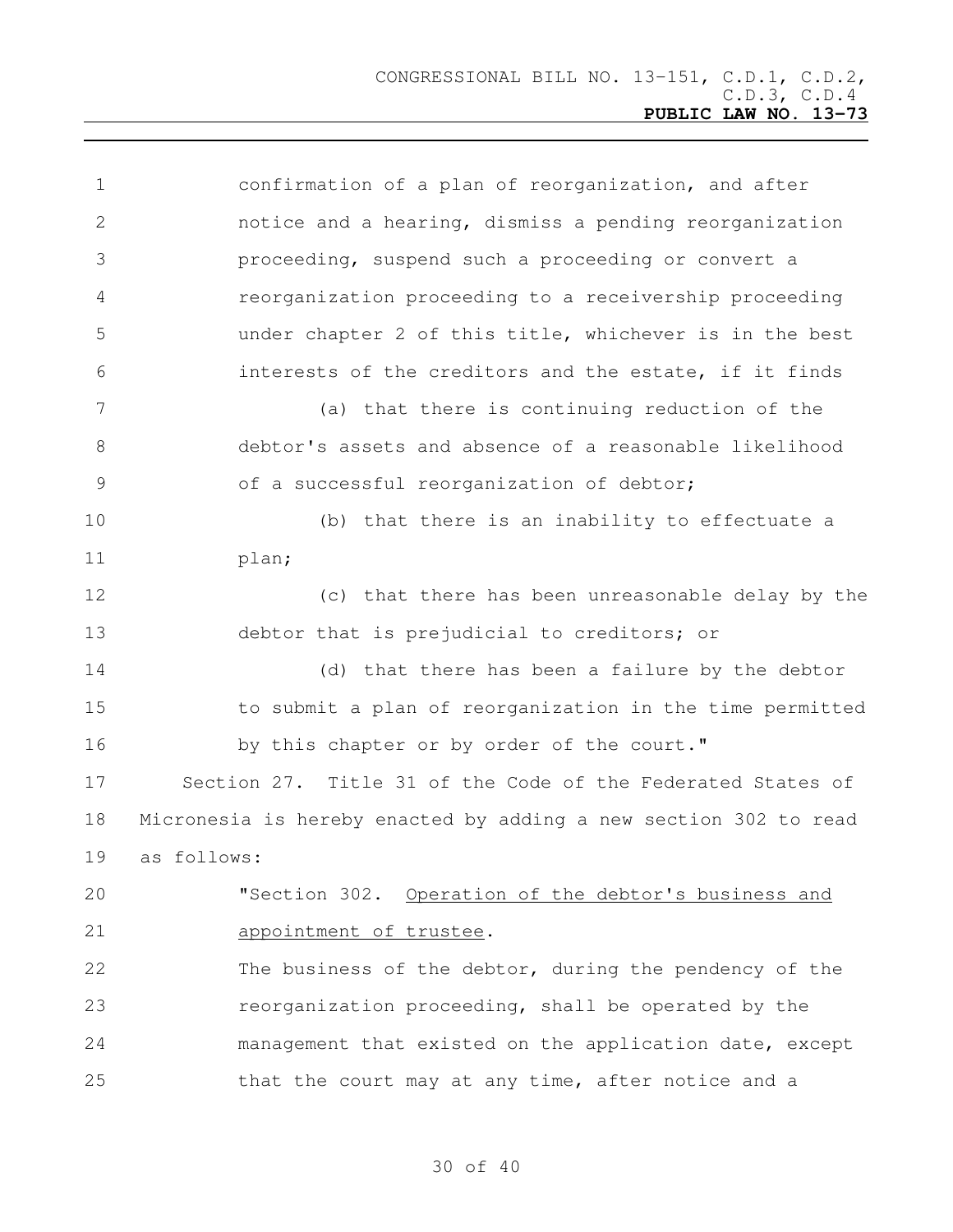hearing, appoint a trustee to replace that management if it finds that such replacement is in the best interests of the debtor and the creditors." Section 28. Title 31 of the Code of the Federated States of Micronesia is hereby enacted by adding a new section 303 to read as follows: "Section 303. Powers of debtor or trustee. During the pendency of the reorganization proceeding, the debtor, or the trustee if one has been appointed, 10 shall have the following powers, subject to any 11 limitations ordered by the court: (a) the power to use, sell and lease property of 13 the debtor: (b) the power to obtain credit on behalf of the debtor; (c) the power to assume and reject executory 17 contracts and leases of the debtor; (d) the power to abandon or disregard property of inconsequential value of the debtor; and (e) the power to avoid preferences and fraudulent conveyances upon the same terms and in the same circumstances as a receiver as provided in sections 205, 206 and 207 of this title. Court approval is required for actions taken pursuant to subsection (a) and (b) of this section unless the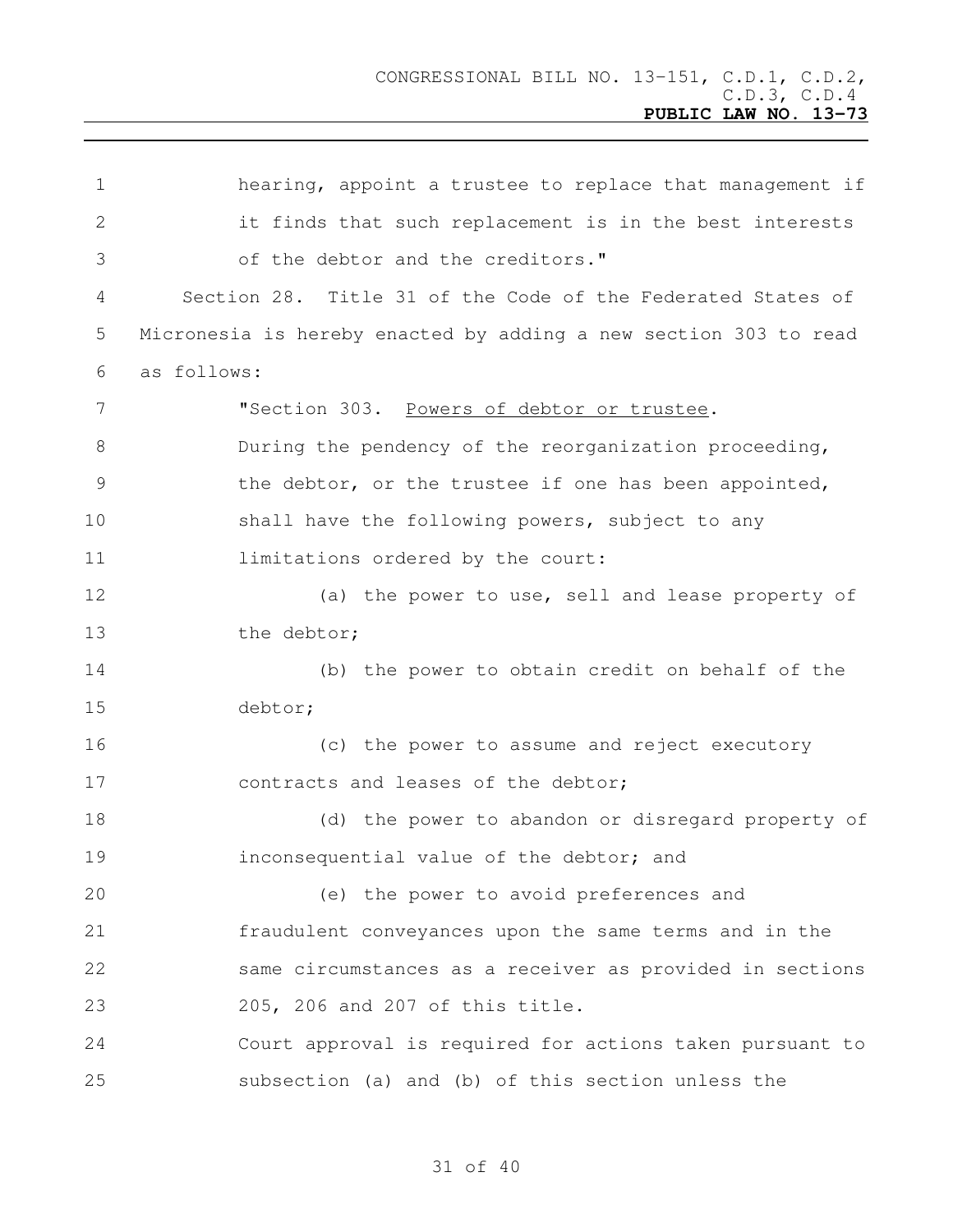| $\mathbf 1$ | activity occurs in the ordinary course of business.                      |  |
|-------------|--------------------------------------------------------------------------|--|
| 2           | Court approval is also required for actions taken                        |  |
| 3           | pursuant to subsection $(1)$ $(c)$ , $(1)$ $(d)$ and $(1)$ $(e)$ of this |  |
| 4           | section."                                                                |  |
| 5           | Section 29. Title 31 of the Code of the Federated States of              |  |
| 6           | Micronesia is hereby enacted by adding a new section 304 to read         |  |
| 7           | as follows:                                                              |  |
| 8           | "Section 304. Filing of a plan.                                          |  |
| 9           | (1) The debtor may file a plan of reorganization at                      |  |
| 10          | the time of filing its application under this chapter,                   |  |
| 11          | or at any other time during the course of a proceeding                   |  |
| 12          | under this chapter, provided that the court may, by                      |  |
| 13          | order, set a time within which the debtor must file a                    |  |
| 14          | plan.                                                                    |  |
| 15          | (2) Any other interested party may file a plan of                        |  |
| 16          | reorganization only if:                                                  |  |
| 17          | (a) a trustee has been appointed by the court;                           |  |
| 18          | (b) the debtor has failed to file a plan within                          |  |
| 19          | 90 days of the commencement of a proceeding under this                   |  |
| 20          | chapter, or such longer or shorter period as may be                      |  |
| 21          | ordered by the court;                                                    |  |
| 22          | (c) the debtor has failed to file a plan that has                        |  |
| 23          | been approved by a vote of creditors as described in                     |  |
| 24          | subsection 308 below, within 120 days of the                             |  |
| 25          | commencement of a proceeding under this chapter, or such                 |  |
|             |                                                                          |  |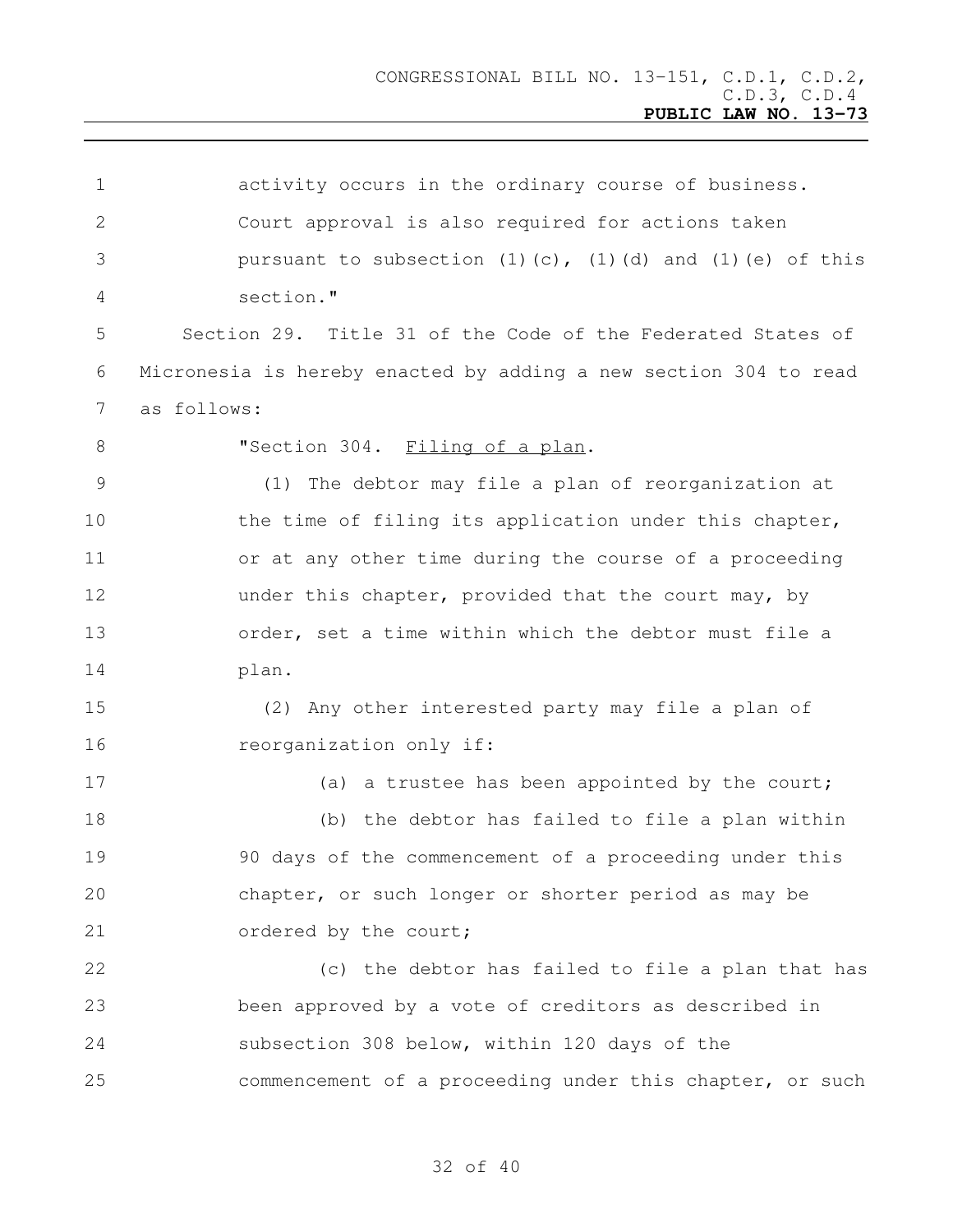| $\mathbf 1$    | shorter or longer period as may be ordered by the court;         |  |
|----------------|------------------------------------------------------------------|--|
| 2              | O <sub>T</sub>                                                   |  |
| 3              | (d) the court so orders after notice and a                       |  |
| 4              | hearing."                                                        |  |
| 5              | Section 30. Title 31 of the Code of the Federated States of      |  |
| 6              | Micronesia is hereby enacted by adding a new section 305 to read |  |
| 7              | as follows:                                                      |  |
| 8              | "Section 305. Classification of claims.                          |  |
| $\overline{9}$ | (1) A plan may separate claims into multiple classes             |  |
| 10             | provided that a claim may be placed in a particular              |  |
| 11             | class only if it is substantially similar to other               |  |
| 12             | claims in that class, except as provided in subsection           |  |
| 13             | (2) of this section.                                             |  |
| 14             | (2) A plan may include a class of convenience claims             |  |
| 15             | all of which are (a) less than an amount approved by the         |  |
| 16             | court as necessary for administrative convenience, or            |  |
| 17             | (b) have been reduced to that amount by agreement of the         |  |
| 18             | creditors holding those claims."                                 |  |
| 19             | Section 31. Title 31 of the Code of the Federated States of      |  |
| 20             | Micronesia is hereby enacted by adding a new section 306 to read |  |
| 21             | as follows:                                                      |  |
| 22             | "Section 306. Contents of the plan.                              |  |
| 23             | The plan shall--<br>(1)                                          |  |
| 24             | (a) designate, subject to the requirements of                    |  |
| 25             | section 305 of this chapter, classes of claims;                  |  |
|                |                                                                  |  |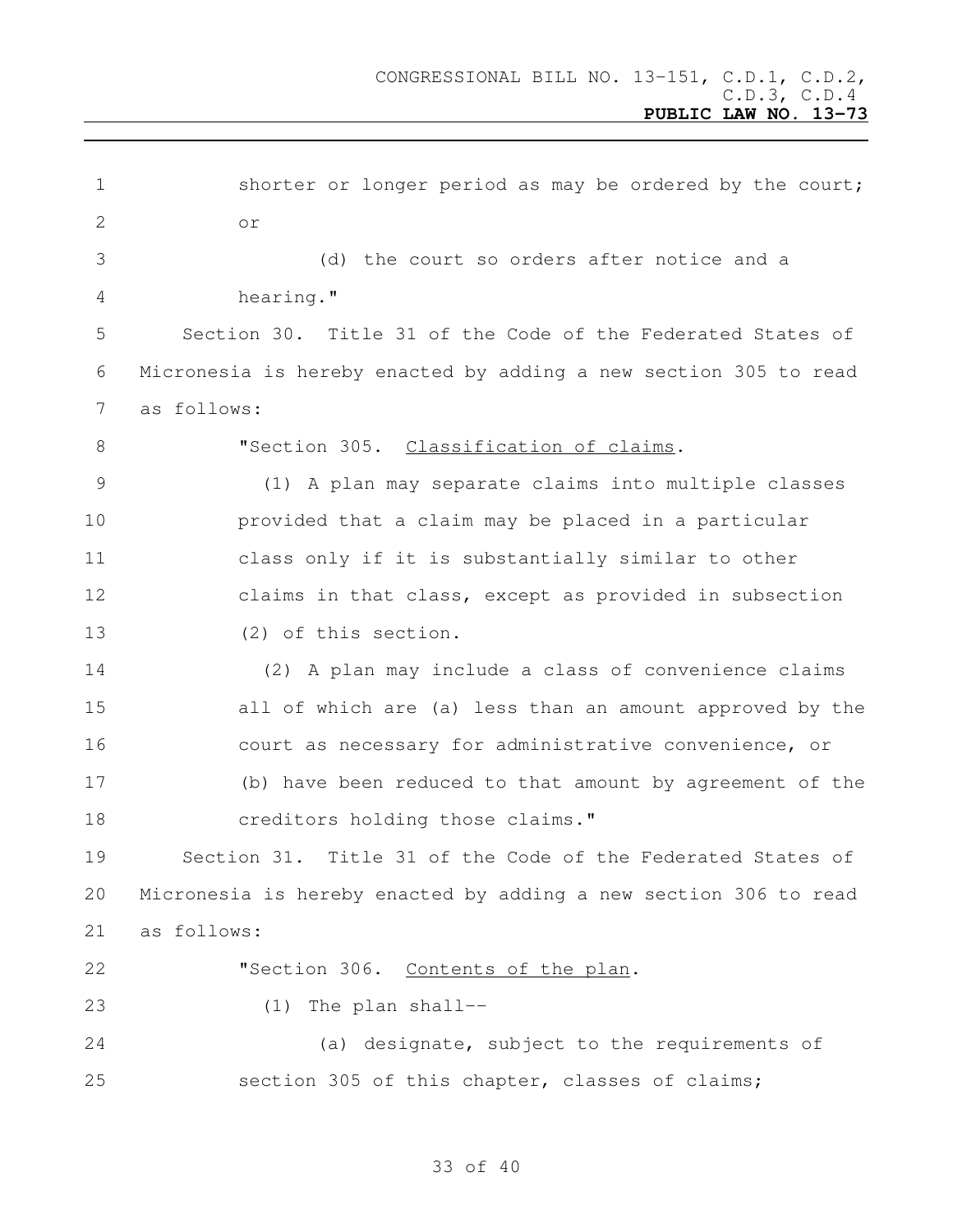```
1 (b) identify any class of claims that is not
2 impaired under the plan;
3 (c) specify the treatment of each class of claims
4 that is impaired under the plan;
5 (d) treat all claims within a class upon equal
6 terms unless the holder of a claim has agreed to less
7 advantageous treatment;
8 (e) provide adequate means for the plan's
9 implementation, such as
10 (i) retention by the debtor of any assets of
11 the debtor so as to enable the debtor to continue its
12 business;
13 (ii) transfer of all or any part of the
14 assets of the debtor to another person;
15 (iii) merger or consolidation with another
16 person;
17 (iv) sale of any part of the debtor's assets
18 to another person or distribution of such assets to a
19 creditor that holds an interest in the assets; or
20 (v) cancellation of stock or other ownership
21 interests in the debtor; and
22 (f) include such other information as the court,
23 after notice and a hearing, may determine to be
24 necessary to adequately inform creditors for the
25 purposes of voting on the plan.
```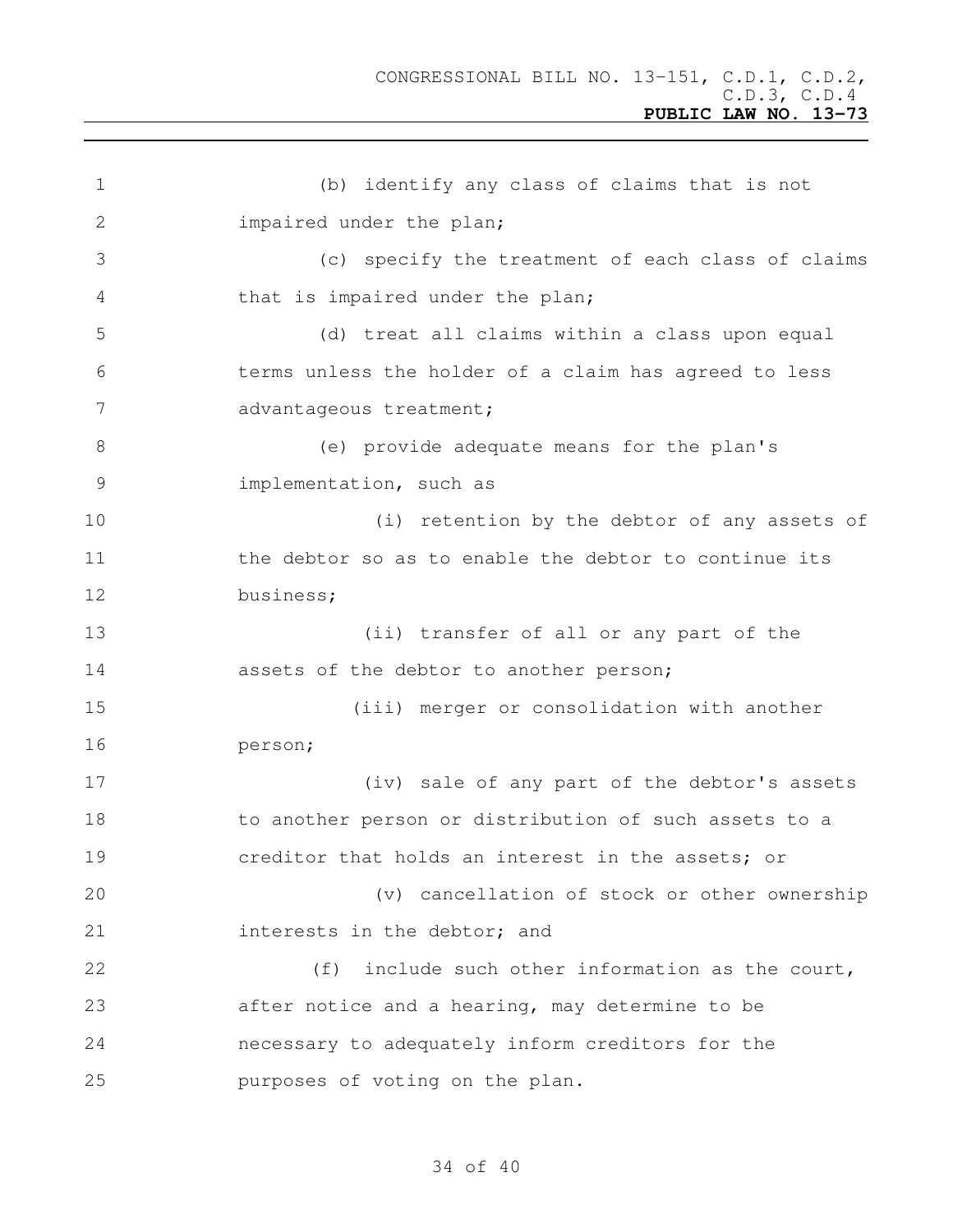(2) The plan may propose the resolution of claims against the debtor through the distribution to creditors of value in the form of (a) cash, (b) other assets of the debtor, (c) equity in the reorganized debtor, (d) secured or unsecured debt of the reorganized debtor, or (e) any combination thereof. Subject to the provisions of section 308(7) of this title, the plan may propose that there be no distribution of value to one or more classes of creditors."

 Section 32. Title 31 of the Code of the Federated States of Micronesia is hereby enacted by adding a new section 307 to read as follows:

**"Section 307. Impairment.** 

14 A class of claims is impaired under the plan unless the plan leaves unaltered or restores to the holders of the claims in the class all of the legal, equitable and contractual rights to which they would have been entitled in the absence of the commencement of the **proceeding under this title, except that no claim shall**  be considered impaired solely by reason of the plan's failure to give effect to any provision allowing a creditor (a) to accelerate payment of a debt or (b) to foreclose or otherwise enforce a lien against property of the debtor based upon a default or other action occurring prior to or during the proceeding under this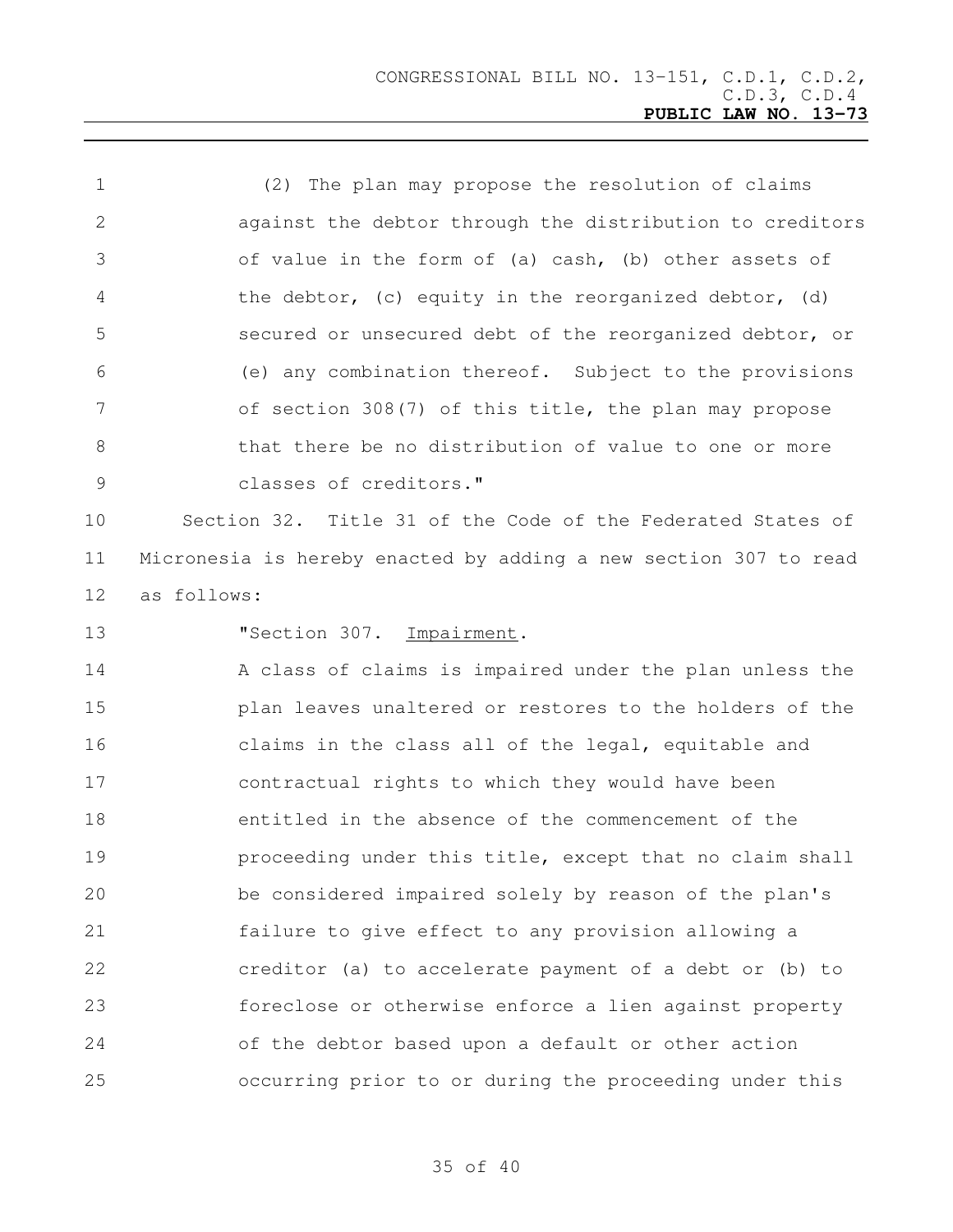| $\mathbf 1$    | title."                                                          |  |
|----------------|------------------------------------------------------------------|--|
| 2              | Section 33. Title 31 of the Code of the Federated States of      |  |
| 3              | Micronesia is hereby enacted by adding a new section 308 to read |  |
| 4              | as follows:                                                      |  |
| 5              | "Section 308. Voting on the plan.                                |  |
| 6              | (1) If, after notice and a hearing, the court finds              |  |
| 7              | that (a) the proposed plan satisfies the requirements of         |  |
| 8              | section 306 of this chapter, (b) is fair and equitable           |  |
| $\overline{9}$ | to the creditors, and (c) has a reasonable likelihood of         |  |
| 10             | being successfully implemented, the plan shall be                |  |
| 11             | submitted to a vote of the creditors according to the            |  |
| 12             | terms of this section.                                           |  |
| 13             | (2) Voting by the creditors on the plan shall be at              |  |
| 14             | such time and in such manner as may be determined by the         |  |
| 15             | court.                                                           |  |
| 16             | (3) Prior to voting on the plan, each creditor shall             |  |
| 17             | be given, in such manner as may be determined by the             |  |
| 18             | court, (a) notice of the time and manner of voting (b) a         |  |
| 19             | description of the rules of voting, and (c) an                   |  |
| 20             | opportunity to review the plan.                                  |  |
| 21             | (4) A class of claims shall be deemed to have accepted           |  |
| 22             | the plan if creditors holding a majority of claims in            |  |
| 23             | number and two-thirds of claims in value in the class            |  |
| 24             | vote in favor of the plan.                                       |  |
| 25             | (5) Persons holding claims that are not impaired by              |  |
|                |                                                                  |  |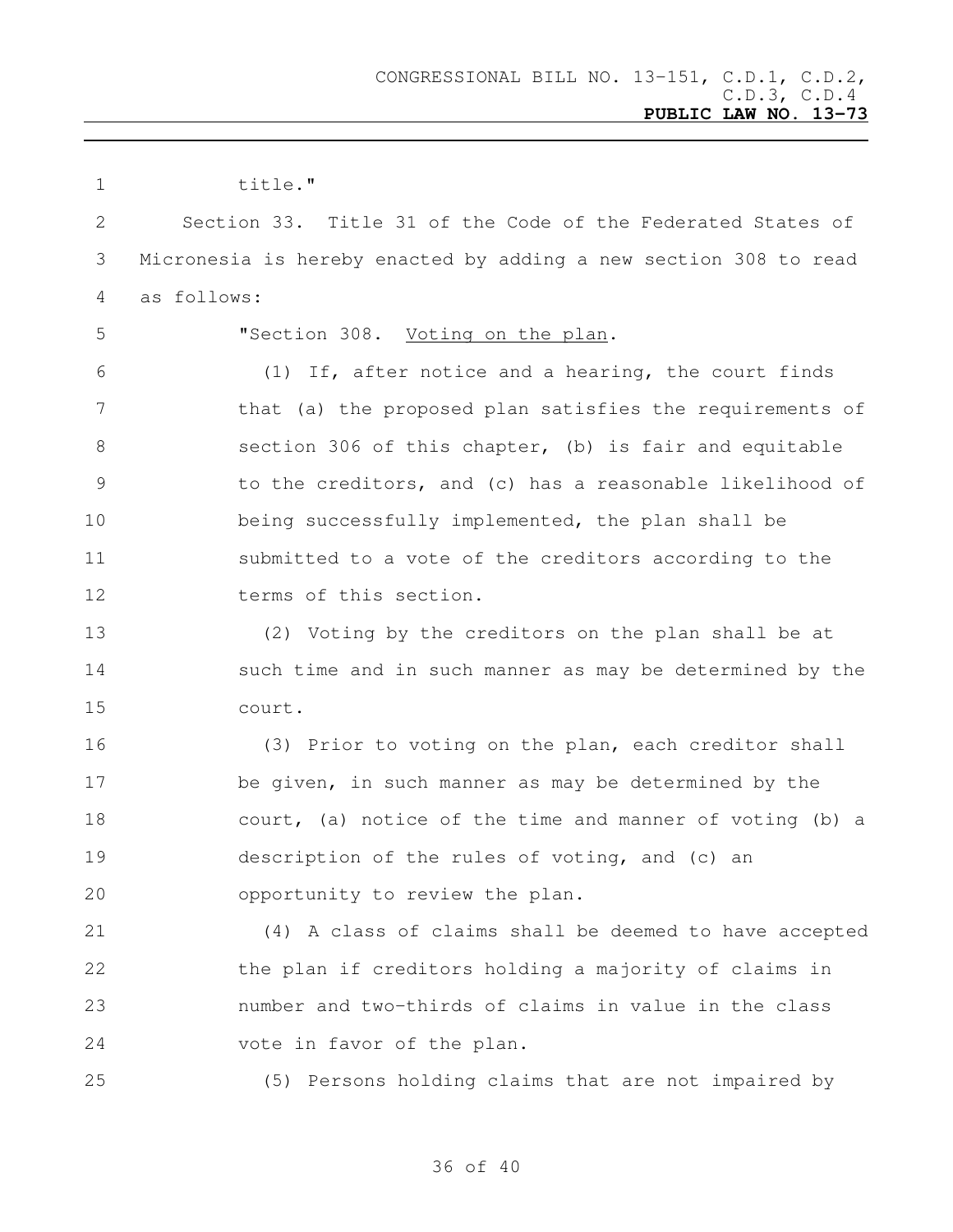the plan shall be deemed to have voted to accept the plan, and need not be included in the voting. (6) Persons holding claims that, under the plan, will receive no distribution or other value shall be deemed to have voted against the plan and need not be included in the voting. (7) The plan will be deemed to have been accepted by 8 the creditors if: (a) At least one class of claims has voted in favor of the plan, or is deemed to have voted in favor 11 of the plan as provided in subsection 5 of this section, and (b) No class of claims that has voted to reject 14 the plan will receive or retain, under the plan, less value than the holders of claims in that class would receive if debtor were liquidated under chapter 2 of 17 this title." Section 34. Title 31 of the Code of the Federated States of Micronesia is hereby enacted by adding a new section 309 to read as follows: **"Section 309.** Plan rejection. If, on a vote of the creditors under section 308 of this chapter, the plan has not been accepted, the court, after notice and a hearing, may take such action as it finds to be in the best interest of the creditors and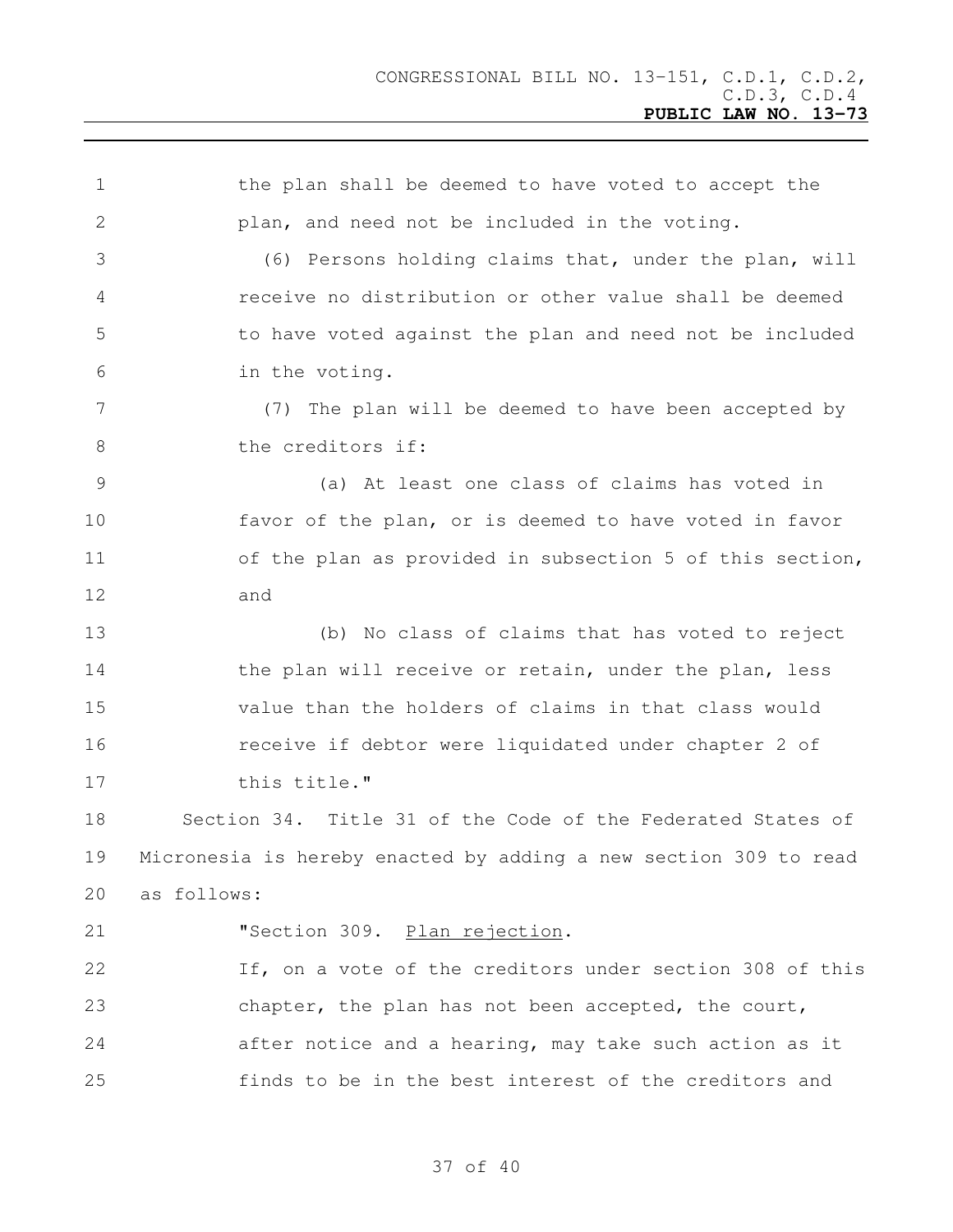| $\mathbf 1$     | the debtor, such as permitting modification of the plan,         |  |
|-----------------|------------------------------------------------------------------|--|
| 2               | permitting other interested parties to submit a plan,            |  |
| 3               | converting the reorganization proceeding to a                    |  |
| 4               | receivership proceeding under chapter 2 of this title,           |  |
| 5               | or dismissing the reorganization proceeding."                    |  |
| 6               | Section 35. Title 31 of the Code of the Federated States of      |  |
| $7\phantom{.0}$ | Micronesia is hereby enacted by adding a new section 310 to read |  |
| 8               | as follows:                                                      |  |
| 9               | "Section 310. Confirmation.                                      |  |
| 10              | If, on a vote of the creditors under section 308 of this         |  |
| 11              | chapter, the plan has been accepted, the court shall             |  |
| 12              | enter an order confirming the plan. The confirmation             |  |
| 13              | order shall contain such terms and conditions as the             |  |
| 14              | court may find to be necessary and appropriate to the            |  |
| 15              | implementation of the plan. The confirmed plan and the           |  |
| 16              | confirmation order shall be binding on the debtor and            |  |
| 17              | upon all creditors. Except as specifically stated in             |  |
| 18              | the plan or the confirmation order, the entry of the             |  |
| 19              | confirmation order---                                            |  |
| 20              | (1) discharges the debtor from all debts that                    |  |
| 21              | arose before the date of such confirmation order                 |  |
| 22              | regardless of (a) whether the debt was submitted as a            |  |
| 23              | claim in the proceeding under this title and (b) whether         |  |
| 24              | the creditor holding such debt voted in favor of the             |  |
| 25              | plan;                                                            |  |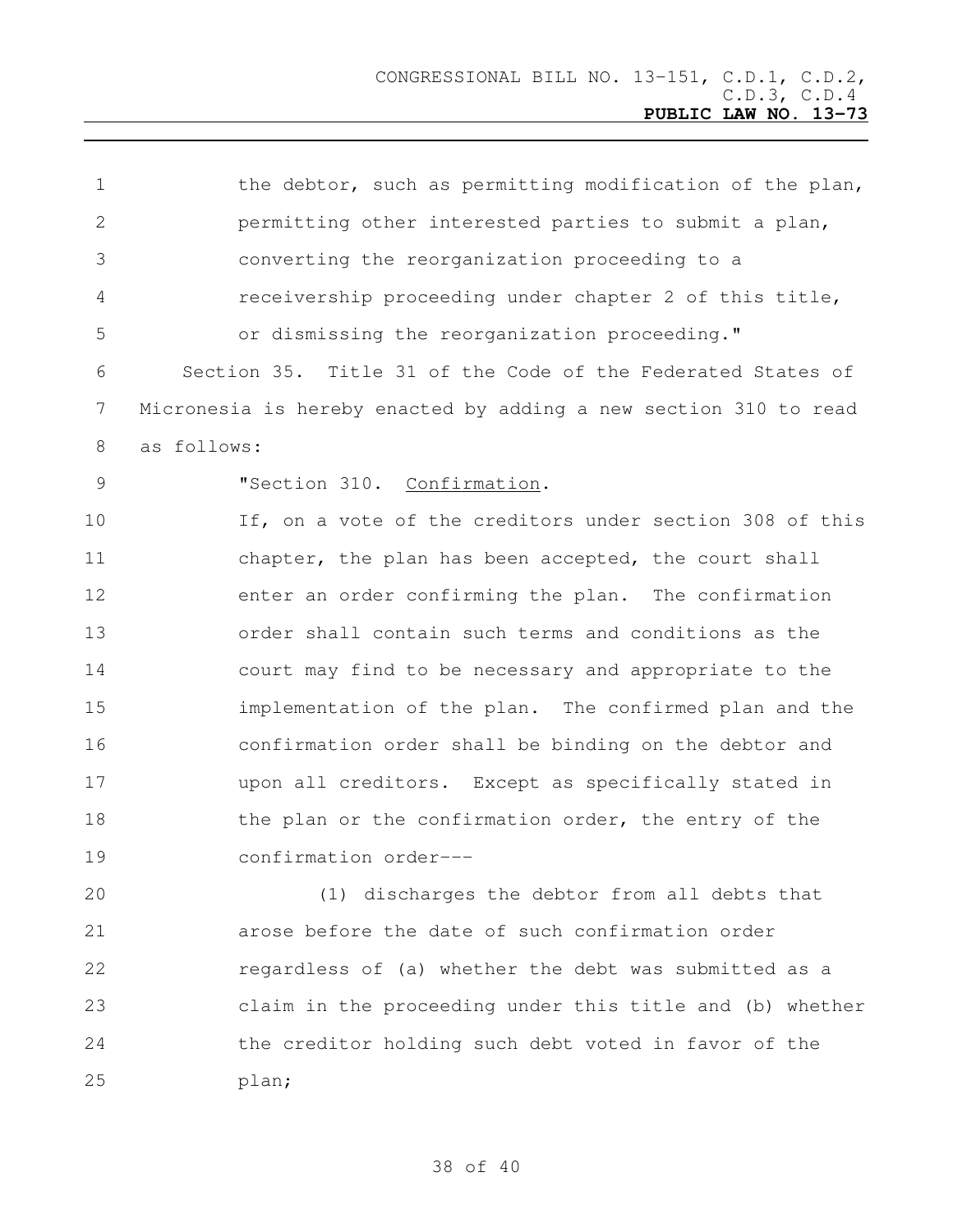(2) vests in the debtor all property of the debtor not otherwise dealt with in the plan; and (3) releases all property dealt with in the plan from all claims and liens except as identified in the plan." Section 36. Title 31 of the Code of the Federated States of Micronesia is hereby enacted by adding a new section 311 to read as follows: "Section 311. Retention of jurisdiction. (1) Following the entry of the order of confirmation, 10 the court shall retain jurisdiction, for such time as it determines to be reasonable, for the purpose of resolving issues arising from the implementation of the plan. (2) If, upon application by any interested party, and after notice and a hearing, the court finds that the debtor has failed or is unable to implement any portion of the plan or to comply with any provision of the confirmation order, the court may modify or revoke the confirmation order, or take such other action as it determines to be necessary and appropriate to accomplish 21 the purposes of this chapter." Section 37. This act shall become law upon approval by the President of the Federated States of Micronesia or upon its becoming law without such approval.